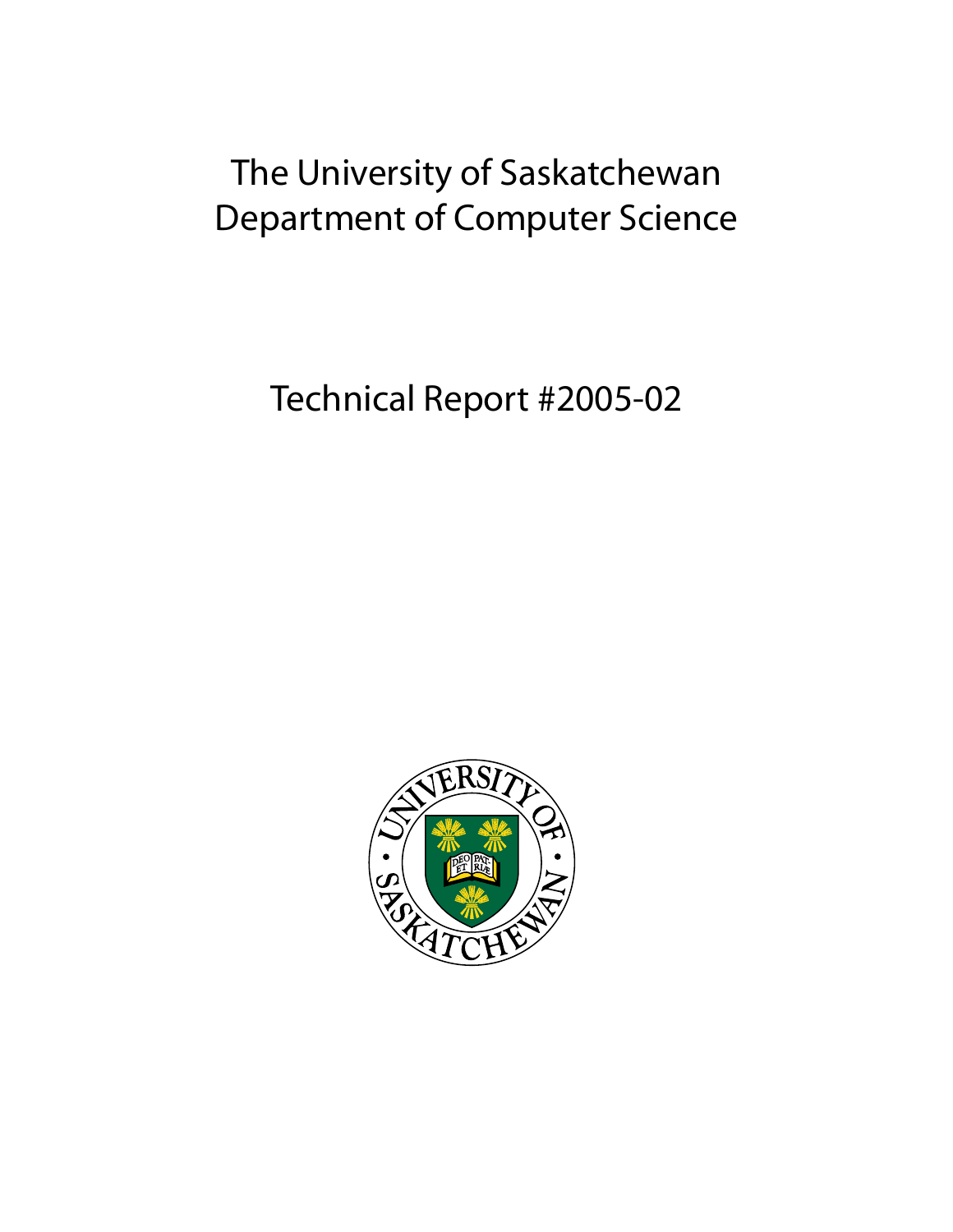# A study of the numerical schemes in Zephyr

Rong Wang<sup>\*</sup>, Raymond J. Spiteri<sup>†</sup>, and Rosette Tuy<sup>‡</sup>

June 28, 2005

#### Abstract

Zephyr is a software package designed by Martec, Ltd. that is designed to solve the Euler equations for the ideal (or perfect) gas. It is a derivative of Martec's proprietary flow solver, Chinook. Zephyr was created as a research tool to examine the key numerical features of Chinook. Zephyr employs a Godunov-type scheme, where the Godunov flux is computed by solving the corresponding Riemann problem with the approximate Riemann solver known as HLLC. Instead of applying the traditional Godunov scheme for the time integration, Zephyr uses explicit Runge-Kutta (ERK) schemes. In this report we describe the schemes in Zephyr for the spatial and time discretizations. Numerical results are presented for the classical shocktube problem using the ERK methods originally in Zephyr as well as other ERK methods that we have added. Computational results show that the stability restriction is the major barrier in terms of the allowable time step. That is, the stability requirement forces the software to use tiny time steps, consequently leading to exceedingly small temporal errors. Thus, there is no reason to employ anything beyond the forward Euler method for the time integration. Indeed we see that it is the most efficient in terms of both computer time and memory. Better efficiencies will only be possible using an implicit time integrator such as the implicit HLLC or a high-order spatial scheme.

Keywords: Euler equations, HLLC, explicit Runge–Kutta methods

#### 1 Properties of the 1-D Euler equations

The one-dimensional Euler equations for an incompressible gas take the form

$$
\mathbf{U}_t + \mathbf{f}_x(\mathbf{U}) = \mathbf{0},\tag{1}
$$

<sup>∗</sup>Department of Computer Science, University of Saskatchewan, Saskatoon, Saskatchewan, S7N 5A9, Canada. The work of this author was partially supported by MITACS and Martec, Ltd. rong@cs.usask.ca.

<sup>†</sup>Department of Computer Science, University of Saskatchewan, Saskatoon, Saskatchewan, S7N 5A9, Canada. The work of this author was partially supported by MITACS and Martec, Ltd. spiteri@cs.usask.ca.

<sup>‡</sup>Department of Computer Science, University of Saskatchewan, Saskatoon, Saskatchewan, S7N 5A9, Canada. The work of this author was partially supported by MITACS and Martec, Ltd.. tuy@cs.usask.ca.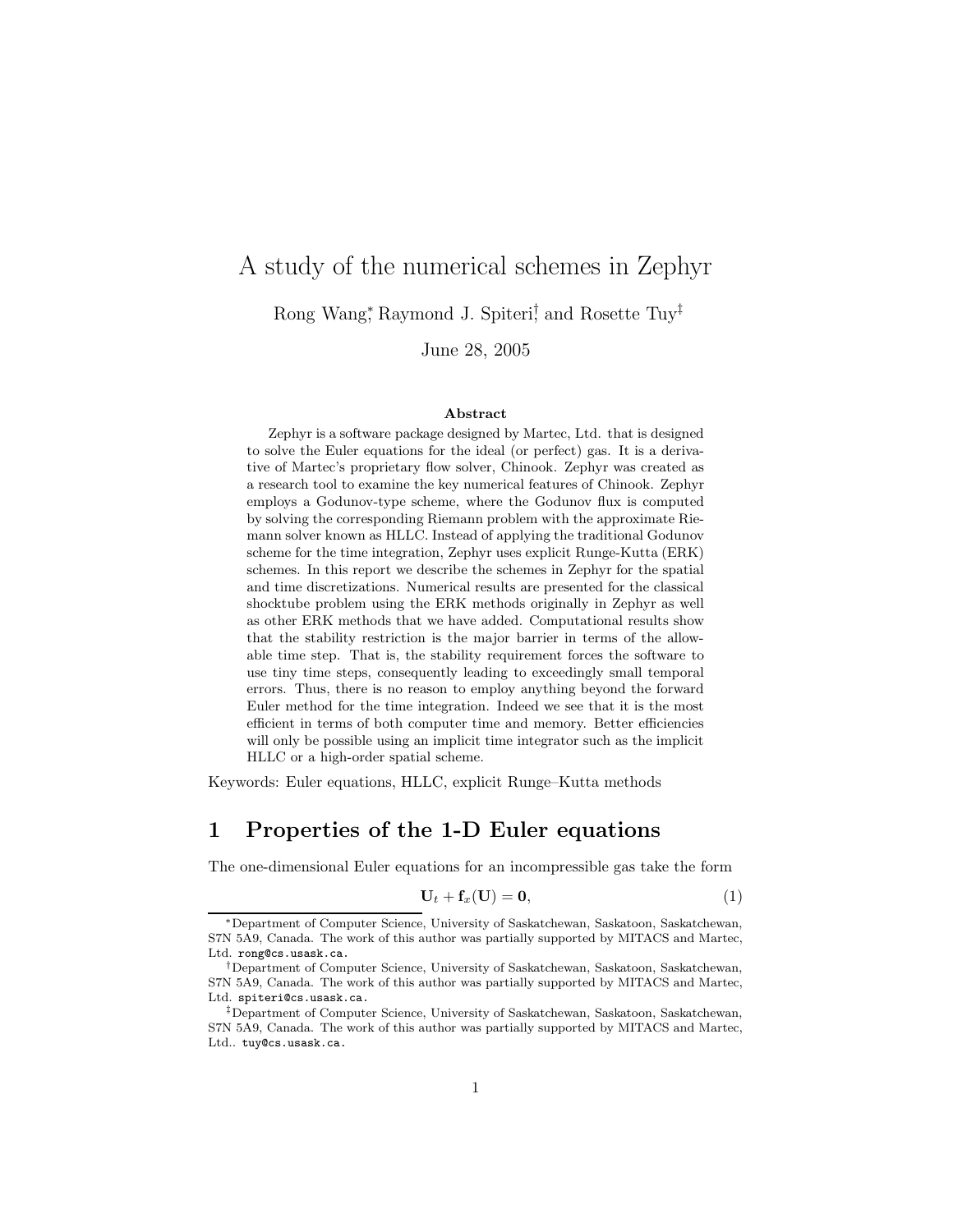where

$$
\mathbf{U} := \left( \begin{array}{c} u^{(1)} \\ u^{(2)} \\ u^{(3)} \end{array} \right) = \left( \begin{array}{c} \rho \\ \rho u \\ \rho E \end{array} \right), \quad \mathbf{f}(\mathbf{U}) = \left( \begin{array}{c} \rho u \\ \rho u^2 + p \\ \rho u H \end{array} \right),
$$

where  $\rho$  is the density, u is the velocity, p is the pressure,  $E = e + \frac{1}{2}$  $rac{1}{2}u^2$ , and  $H = E + p/\rho$ . These equations respectively represent the conservation of mass, momentum, and energy. We assume the gas is ideal; the equation of state is then given by

$$
p = (\gamma - 1)\rho e,
$$

where  $\gamma$  is a constant, which represents the ratio of specific heats.

If  $U_x$  exists, equation (1) can be rewritten as

$$
\mathbf{U}_t + \mathbf{f}'(\mathbf{U})\mathbf{U}_x = \mathbf{0}.\tag{2}
$$

In numerical computations, the characteristic speeds of the gas are needed to calculate the time-step stability restriction. These speeds are given by the eigenvalues of  $f'(U)$ . It is not easy to obtain to obtain these eigenvalues directly from f'(U). However, we can more easily compute the eigenvalues by using the following transformation of variables. We generate new dependent variables by the transformation

$$
w^{(1)} = u^{(1)},
$$
  
\n
$$
w^{(2)} = \frac{u^{(2)}}{u^{(1)}},
$$
  
\n
$$
w^{(3)} = (\gamma - 1) \left( u^{(3)} - \frac{(u^{(2)})^2}{u^{(1)}} \right).
$$

That is,

$$
\mathbf{W} := \left( \begin{array}{c} w^{(1)} \\ w^{(2)} \\ w^{(3)} \end{array} \right) = \left( \begin{array}{c} \rho \\ u \\ p \end{array} \right).
$$

Now  $U_t = (\partial U/\partial W)W_t := \mathbf{Q}W_t$ , and  $U_x = (\partial U/\partial W)W_x := \mathbf{Q}W_x$ , equation (2) can be rewritten as

$$
\mathbf{Q}\mathbf{W}_t + \mathbf{f}'(\mathbf{U}(\mathbf{W}))\mathbf{Q}\mathbf{W}_x = \mathbf{0}.
$$

The Jacobian  $\mathbf{Q} = \partial \mathbf{U}/\partial \mathbf{W}$  and its inverse are found to be

$$
\mathbf{Q} = \begin{pmatrix} 1 & 0 & 0 \\ u & \rho & 0 \\ \frac{1}{2}u^2 & \rho u & \frac{1}{\gamma - 1} \end{pmatrix}, \quad \mathbf{Q}^{-1} = \begin{pmatrix} 1 & 0 & 0 \\ -u/p & 1/\rho & 0 \\ \frac{\gamma - 1}{2}u^2 & (1 - \gamma)u & \gamma - 1 \end{pmatrix}.
$$

Left multiplication by  $\mathbf{Q}^{-1}$  gives the Euler equations in nonconservative form,

$$
\mathbf{W}_t + \tilde{\mathbf{f}}'(\mathbf{W})\mathbf{W}_x = \mathbf{0},
$$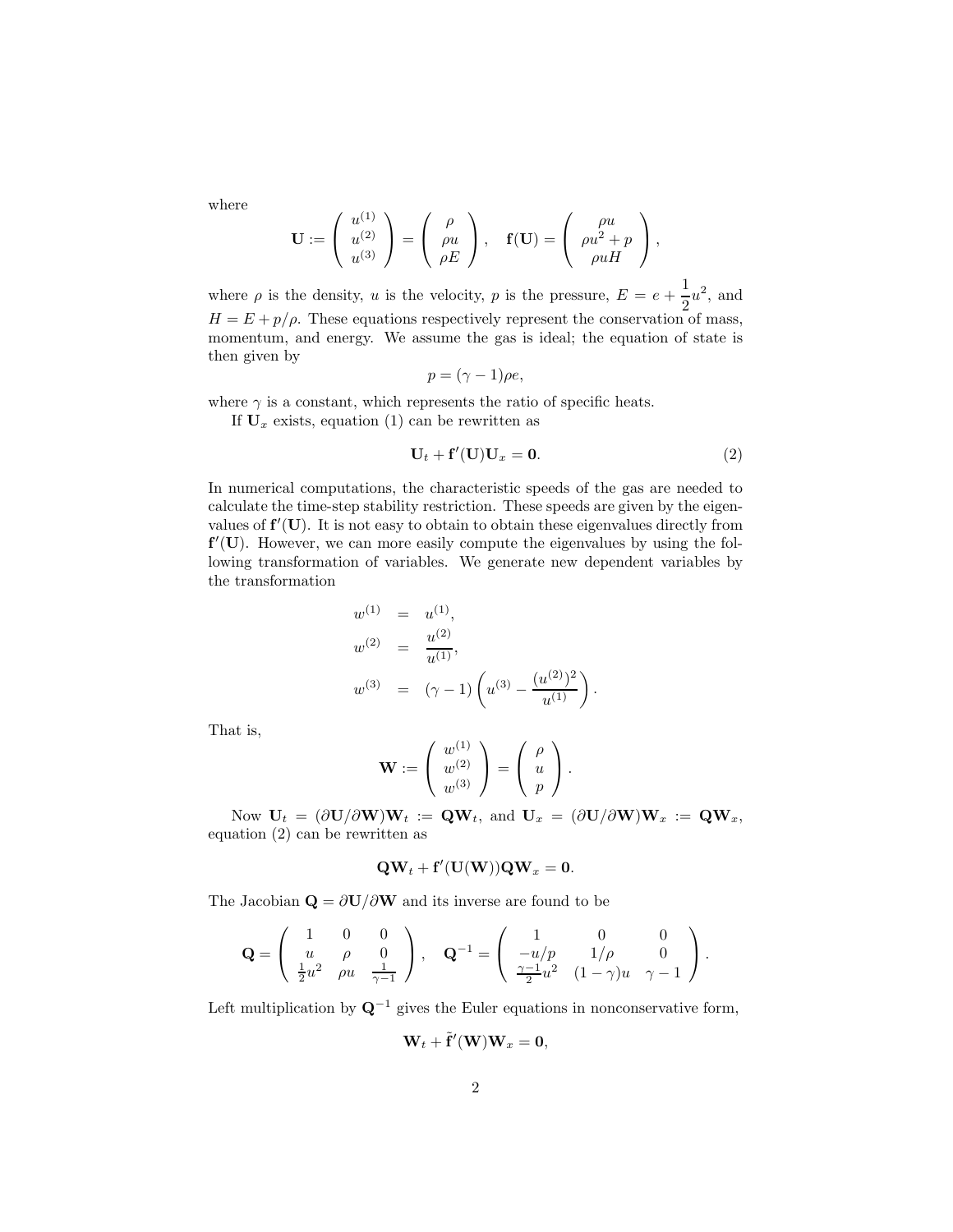where

$$
\tilde{\mathbf{f}}'(\mathbf{W}) = \mathbf{Q}^{-1} \mathbf{f}'(\mathbf{U}(\mathbf{W})) \mathbf{Q} = \begin{pmatrix} u & \rho & 0 \\ 0 & u & 1/\rho \\ 0 & \rho c^2 & u \end{pmatrix}.
$$

Here  $c = \sqrt{\gamma p/\rho}$  is the speed of sound. The eigenvalues of  $\tilde{\mathbf{f}}'(\mathbf{W})$  (and hence of  $f'(U)$  are easily found to be

$$
\lambda_1 = u - c, \quad \lambda_2 = u, \quad \lambda_3 = u + c. \tag{3}
$$

The corresponding eigenvectors of  $\tilde{\mathbf{f}}'(\mathbf{W})$  are

$$
\tilde{\mathbf{R}}_1 = \frac{1}{2} \begin{pmatrix} -\rho/c \\ 1 \\ -\rho c \end{pmatrix}, \quad \tilde{\mathbf{R}}_2 = \begin{pmatrix} 1 \\ 0 \\ 0 \end{pmatrix}, \quad \tilde{\mathbf{R}}_3 = \frac{1}{2} \begin{pmatrix} \rho/c \\ 1 \\ \rho c \end{pmatrix}.
$$

We note that the wave speed is the maximum of the absolute value of the eigenvalues in equation (3). That is

$$
S_w = \begin{cases} u+c, & \text{if } u \ge 0; \\ -u+c, & \text{if } u < 0; \end{cases}
$$
 (4)

#### 2 Conservative Spatial Discretization Scheme

We assume the spatial domain is  $[0,1]$  and that a uniform mesh with  $J$  subintervals is used; i.e., the mesh has grid points

$$
x_j = j/J, \quad i = 0, 1, \dots, J.
$$

A conservative scheme is of the following form:

$$
\dot{\mathbf{U}}_j = -\frac{1}{\Delta x} \left( \hat{\mathbf{f}}_{j+\frac{1}{2}} - \hat{\mathbf{f}}_{j-\frac{1}{2}} \right),\,
$$

where  $\Delta x = x_{j+1} - x_j$ , and  $\hat{f}_{j+1/2}$  is the solution of the following Riemann problem in the cell  $[x_j, x_{j+1}]$ ; i.e., equation (1) with the initial condition

$$
\mathbf{U}(x, t_n) = \mathbf{U}_L = \mathbf{U}(x_i, t_n), \quad \text{if } x_i \le x \le x_{i + \frac{1}{2}};
$$
\n
$$
\mathbf{U}(x, t_n) = \mathbf{U}_R = \mathbf{U}(x_{i+1}, t_n), \quad \text{if } x_{i + \frac{1}{2}} \le x \le x_{i+1}.
$$

We now describe the HLLC Riemann solver [1, 7] implemented in Zephyr. Let the local left and the right wave speeds be

$$
s_i^L = \min(\bar{u} - \bar{c}, u_i - c_i),
$$
  
\n
$$
s_i^R = \max(\bar{u} + \bar{c}, u_{i+1} + c_{i+1}),
$$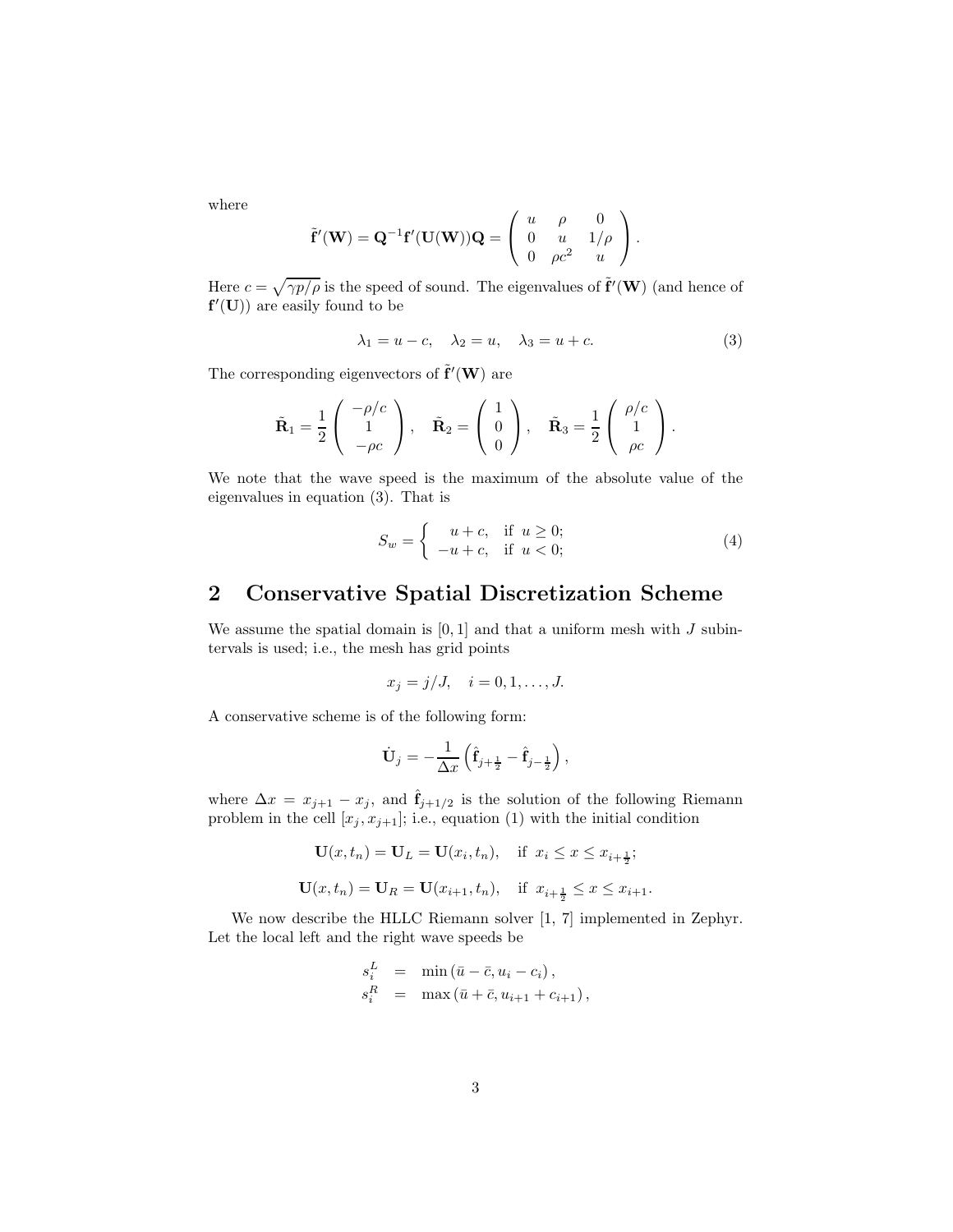where  $u_i$  is the velocity,  $c_i$  is the speed of sound at  $x_i$ ,  $\bar{u}$  and  $\bar{c}$  are given as follows

$$
\bar{u} = \frac{\sqrt{\rho_i}u_i + \sqrt{\rho_{i+1}}u_{i+1}}{\sqrt{\rho_i} + \sqrt{\rho_{i+1}}},
$$
\n
$$
\bar{c} = \sqrt{\frac{\sqrt{\rho_i}c_i^2 + \sqrt{\rho_{i+1}}c_{i+1}^2}{\sqrt{\rho_i} + \sqrt{\rho_{i+1}}}}.
$$

Another parameter  $u_i^{\text{HLL}}$  is then computed according to

$$
u_i^{\text{HLL}} = \frac{s_i^R \rho_{i+1} u_{i+1} - s_i^L \rho_i u_i + (f_2)_i - (f_2)_{i+1}}{\rho_i^{\text{HLL}} (s_i^R - s_i^L)},
$$

where  $(f_2)_i$  is the second component of  $f(U)$ , i.e.,  $\rho u^2 + p$ , evaluated at  $x_i$ . The parameter  $\rho_i^{\text{HLL}}$  is obtained from

$$
\rho_i^{\text{HLL}} = \frac{s_i^R \rho_{i+1} - s_i^L \rho_i + (f_1)_i - (f_1)_{i+1}}{s_i^R - s_i^L},
$$

where  $(f_1)_i$  is the first component of  $f(U)$ , i.e.,  $\rho u$ , evaluated at  $x_i$ .

The HLLC flux is now written as

$$
\hat{\mathbf{f}}_{j+\frac{1}{2}} = \begin{cases}\n\mathbf{f}_i, & \text{if } 0 \le s_i^L, \\
\mathbf{f}_i + s_i^L (\mathbf{U}_\star^L - \mathbf{U}_i) & \text{if } s_i^L \le 0 \le u_i^{\text{HLL}}, \\
\mathbf{f}_{i+1} + s_i^R (\mathbf{U}_\star^R - \mathbf{U}_{i+1}) & \text{if } u_i^{\text{HLL}} \le 0 \le s_i^R, \\
f_i, & \text{if } 0 \le s_i^L,\n\end{cases}
$$

where

$$
\mathbf{U}_{\star}^{L} = \rho_i \left( \frac{s_i^L - u_i}{s_i^L - u_i^{\mathrm{HLL}}} \right) \left[ \begin{array}{c} 1 \\ u_i^{\mathrm{HLL}} \\ \frac{E_i}{\rho_i} + \left( u_i^{\mathrm{HLL}} - u_i \right) \left( u_i^{\mathrm{HLL}} + \frac{p_i}{\rho_i (s_i^L - u_i)} \right) \end{array} \right],
$$

and

$$
\mathbf{U}_{\star}^{R} = \rho_{i+1} \left( \frac{s_i^R - u_{i+1}}{s_i^R - u_i^{\mathrm{HLL}}} \right) \left[ \begin{array}{c} 1 \\ u_i^{\mathrm{HLL}} \\ \frac{E_{i+1}}{\rho_{i+1}} + (u_i^{\mathrm{HLL}} - u_{i+1}) \left( u_i^{\mathrm{HLL}} + \frac{p_{i+1}}{\rho_{i+1}(s_i^R - u_{i+1})} \right) \end{array} \right].
$$

# 3 Low-storage ERK methods in Zephyr

Let us consider the following ordinary differential equation:

$$
\mathbf{Y}_t = \mathbf{f}(t, \mathbf{Y}).\tag{5}
$$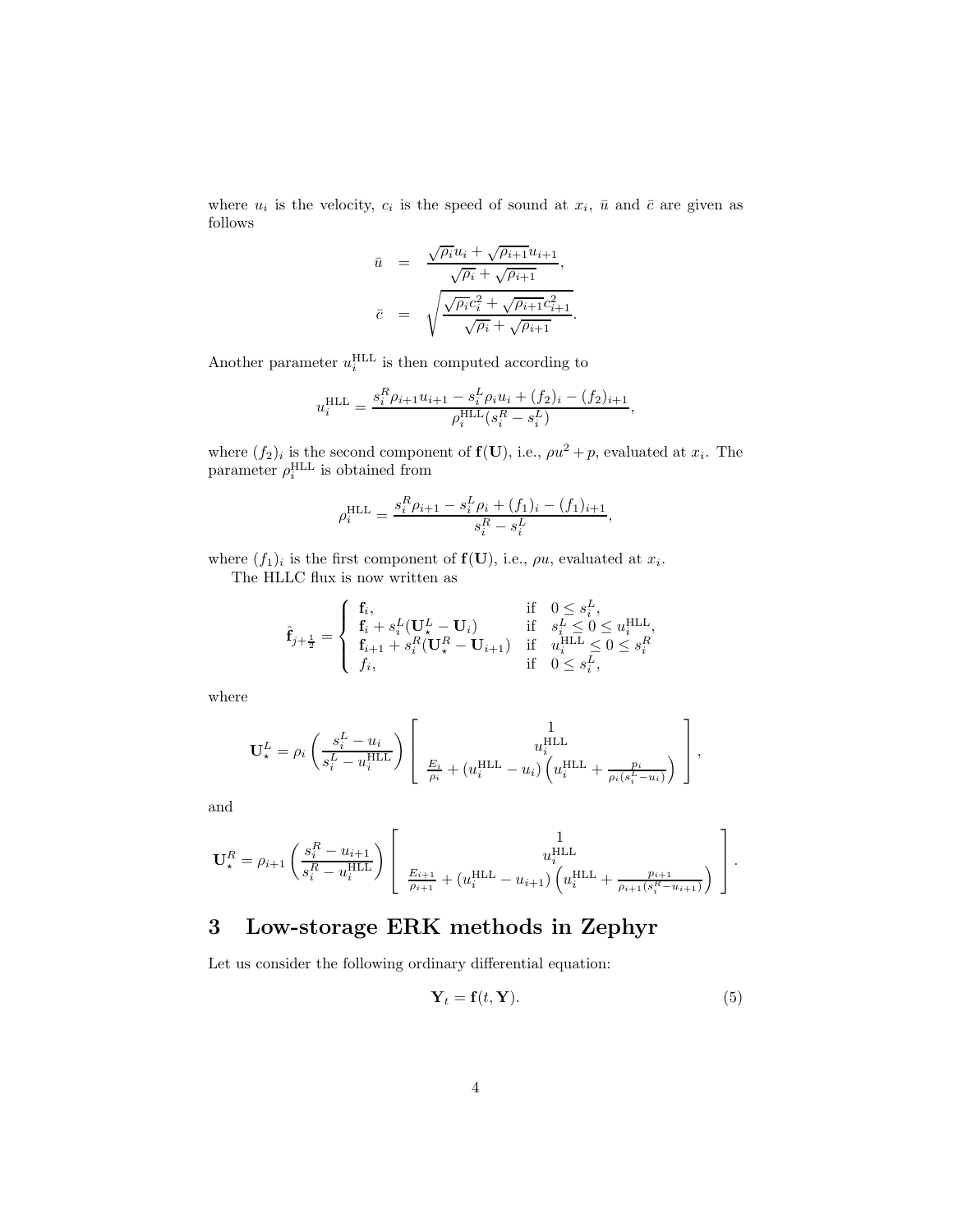An m-stage low-storage ERK method has the form

$$
\mathbf{Y}^{(0)} = \mathbf{Y}_n
$$
\n
$$
\mathbf{Y}^{(1)} = \mathbf{Y}_n + \alpha_1 \Delta t \mathbf{f}(t_n, \mathbf{Y}^{(0)})
$$
\n
$$
\mathbf{Y}^{(2)} = \mathbf{Y}_n + \alpha_2 \Delta t \mathbf{f}(t_n + \alpha_1 \Delta t, \mathbf{Y}^{(1)})
$$
\n
$$
\vdots
$$
\n
$$
\mathbf{Y}^{(k+1)} = \mathbf{Y}_n + \alpha_{k+1} \Delta t \mathbf{f}(t_n + \alpha_k \Delta t, \mathbf{Y}^{(k)})
$$
\n
$$
\vdots
$$
\n
$$
\mathbf{Y}_{n+1} = \mathbf{Y}^{(m)} = \mathbf{Y}_n + \alpha_m \Delta t \mathbf{f}(t_n + \alpha_{m-1} \Delta t, \mathbf{Y}^{(m-1)}).
$$

In order to be consistent, it is easy to see that we must have  $\alpha_m = 1$ . Unlike usual ERK schemes, only the approximate solution  $Y_n$  at  $t_n$  and the current stage  $Y^{(k)}$  are stored in order to reduce the memory requirement. It is easy to show that these low-storage ERK schemes are at most first-order (though other low-storage schemes of higher order are possible; see e.g., [2]). The stage coefficients can be tuned to increase the maximum step size and to improve the stability for the upwind spatial discretization [8]. In Zephyr, the coefficients are chosen from [8] even though the spatial discretization scheme is based on HLLC. Table 3 gives the CFL number and the stage coefficients for the firstand second-order upwind spatial scheme.

|            | first-order HLLC scheme |        | second-order HLLC scheme |        |        |        |
|------------|-------------------------|--------|--------------------------|--------|--------|--------|
| stages     | 2                       |        |                          | 2      |        |        |
| $\sigma$   |                         | 2      | 3                        | 0.4693 | 0.9214 | 3      |
| $\alpha_1$ | $\overline{0.3}333$     | 0.0833 | 0.0370                   | 0.4242 | 0.1084 | 0.0370 |
| $\alpha_2$ |                         | 0.2069 | 0.0851                   |        | 0.2602 | 0.0851 |
| $\alpha_3$ |                         | 0.4265 | 0.1521                   |        | 0.5052 | 0.1521 |
| $\alpha_4$ |                         |        | 0.2562                   |        |        | 0.2562 |
| $\alpha_5$ |                         |        | 0.4512                   |        |        | 0.4512 |
| $\alpha_6$ |                         |        |                          |        |        |        |

Table 1: Stage coefficients ( $\alpha$ ) and CFL number ( $\sigma$ ).

Besides the above ERK methods, the forward Euler method is also implemented in Zephyr with  $\sigma = 1$ .

## 4 Algorithm for the time integration

The time integration in Zephyr is implemented as follows: dt\_ramp=  $10^{-12}$  $t = t_0$ while  $(t < t_{out})$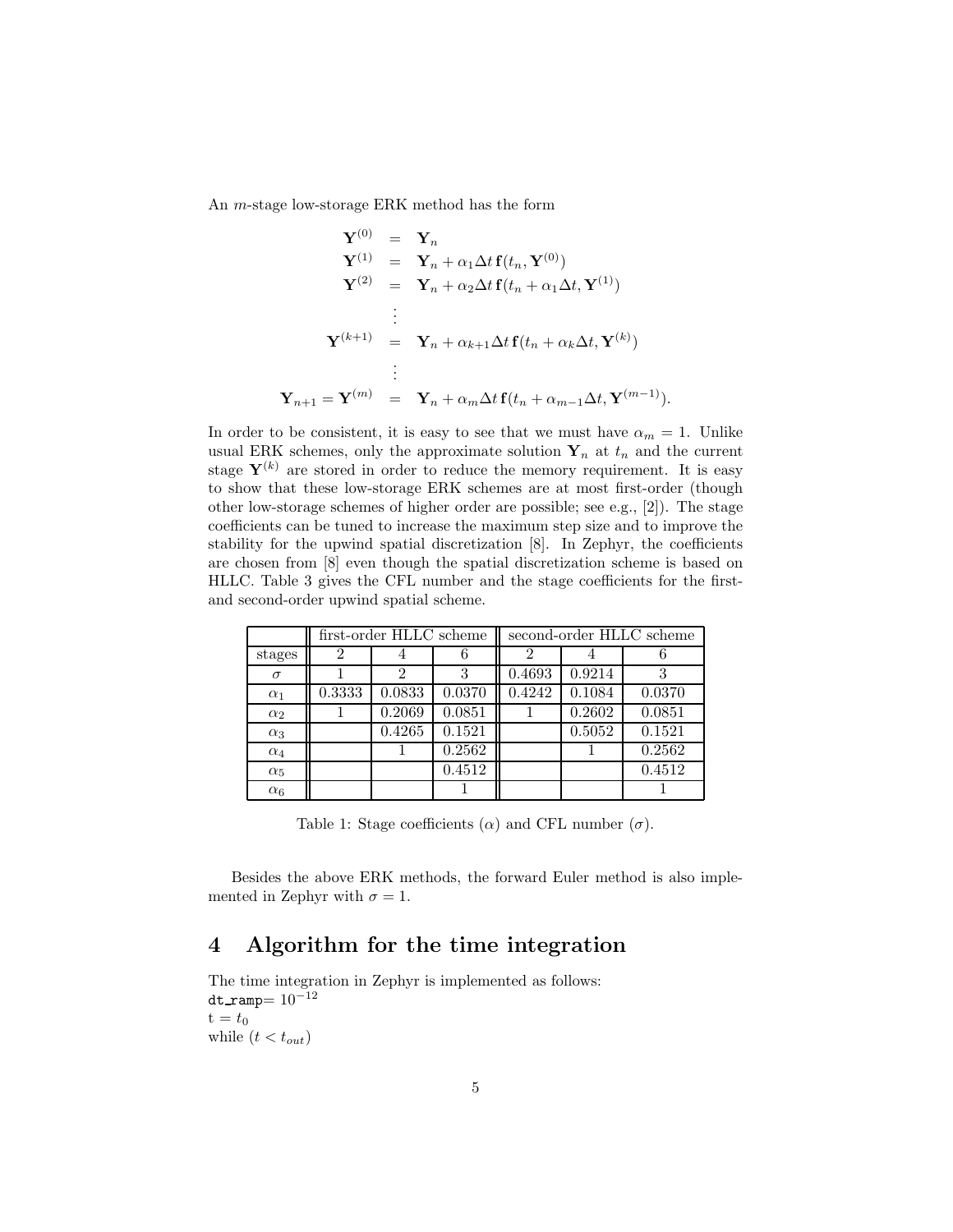Calculate the wave speed in the *i*-th cell,  $(S_w)_i$ , using (4). Calculate dt global, the largest step size based on the CFL condition. (See below for details.) Set dt global=  $min(dt$  global, dt ramp). Set dt\_ramp=  $2 * d$ t\_ramp. Set dt\_employ=  $\sigma^*$  dt\_global, where  $\sigma$  is the CFL number from Table 1.  $(\sigma$  depends on the choice of spatial and ERK schemes.) Take one step using ERK methods with the step size dt\_employ. Set  $t = t + dt$  employ. }

We note that the initial step size is at most  $10^{-12}$  even though the largest step size based on CFL condition may be much larger in practice than  $10^{-12}$ . At each time step, the largest time stable step size is calculated using  $C \frac{\Delta x}{(S_w)_i}$ , where  $(S_w)_i$  is the wave speed in the *i*-th cell, and C is the Courant coefficient supplied by the user. The recommended value of  $C$  is 0.5. The step size dt global is then chosen as the minimum value over all the cells; i.e.,

$$
dt\_global = \min_{i} C \frac{\Delta x}{(S_w)_i}.
$$
 (6)

¿From (6) we note that dt global does not depend on which ERK method is used. Because dt\_employ=  $\sigma$  \* dt\_global, we see from Table 3 that if the first-order HLLC method is employed for the spatial discretization,

- dt employ= dt global when the forward Euler method is used for the time integration;
- dt\_employ= dt\_global when the 2-stage ERK scheme is used for time integration;
- dt employ =  $2 \cdot$  dt global when the 4-stage ERK scheme is used for time integration;
- dt\_employ =  $3 \cdot$  dt\_global when the 6-stage ERK scheme is used for time integration.

In each time step, the m-stage ERK method takes essentially  $m$  times as expensive as the forward Euler method. Therefore, we expect that the forward Euler method will be the least expensive method in terms of cost per step. The other three methods have similar costs per step. Specifically, the forward Euler method costs essentially half as much per step as the other methods. This becomes particularly relevant in situations where the spatial error is the dominant source of error in a given problem. In such cases, the forward Euler method will be the most computationally efficient.

Similarly, if the second-order HLLC method is employed for the spatial discretization,

{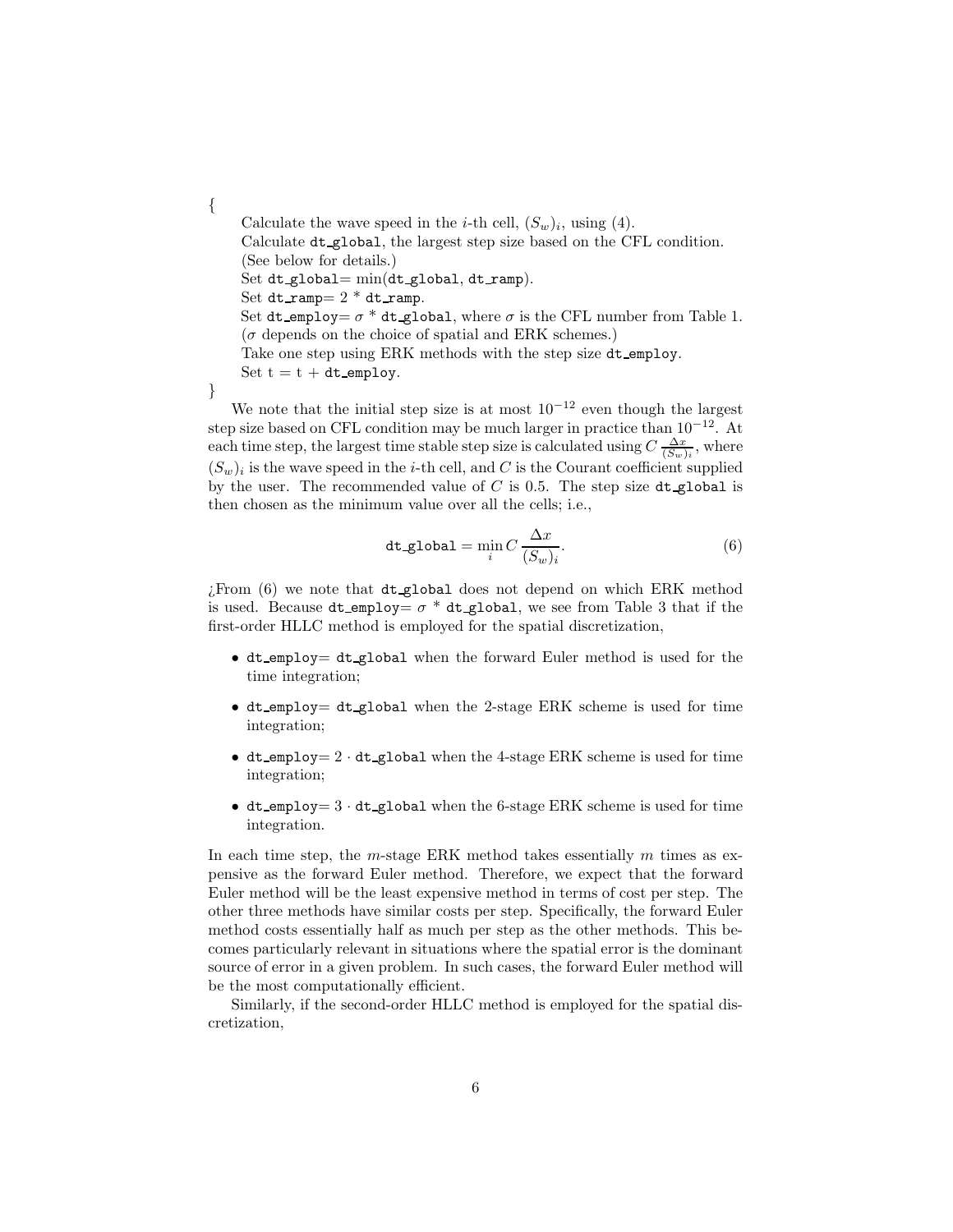- dt employ= dt global when the forward Euler method is used for the time integration;
- dt employ =  $0.4693 \cdot$  dt global when the 2-stage ERK scheme is used for time integration;
- dt employ =  $0.9214 \cdot$  dt global when the 4-stage ERK scheme is used for time integration;
- dt employ =  $3 \cdot$  dt global when the 6-stage ERK scheme is used for time integration.

As before, the forward Euler method is the most computationally efficient. However, now the 6-stage ERK method is the second most efficient. The performance of 2-stage and 4-stage are still similar; they are the least efficient in this case.

### 5 Numerical experiments

The notation used and the statistics collected in this section include:

| $p$ :    | the pressure;                             |
|----------|-------------------------------------------|
| $\rho$ : | the density;                              |
| u:       | the velocity:                             |
| CPU:     | the CPU time in seconds:                  |
| $r$ :    | the order of the spatial schemes:         |
| $m$ :    | the number of stages for the ERK methods. |

Here  $m = 1$  is the forward Euler method,  $m = 2, 4, 6$ , are the ERK methods in Table 3.

#### 5.1 Problem 1

The first problem is the 1-D Euler equations with the following initial conditions.

$$
p = \begin{cases} 10^5, & \text{if } 0 \le x \le 0.5; \\ 10^3, & \text{if } 0.5 \le x \le 1; \end{cases}
$$
  

$$
\rho = \begin{cases} 1, & \text{if } 0 \le x \le 0.5; \\ 0.01, & \text{if } 0.5 \le x \le 1; \end{cases}
$$
  

$$
u = 0, \qquad 0 \le x \le 1.
$$

 $\gamma$  is chosen to be 1.4.

A reference solution,  $U_{ref}$  is obtained by applying Zephyr with  $J = 50000$ ,  $r = 1$  and  $m = 1$ . We compute the solution at the output time  $t = 4 \times 10^{-4}$ and plot  $p, \rho$ , and  $u$ .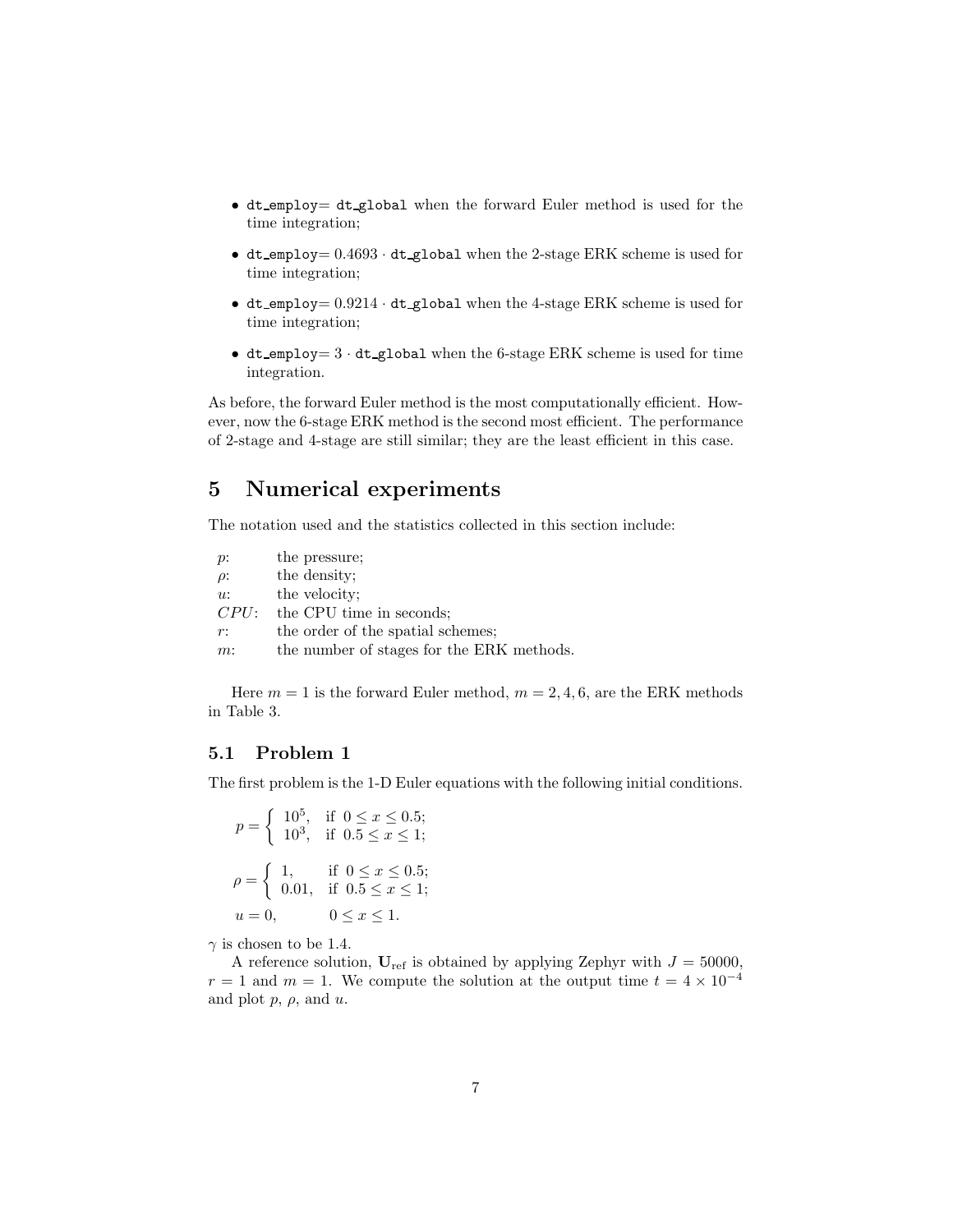

Figure 1:  $p$  for Problem 1.  $\;$ 



Figure 2:  $\rho$  for Problem 1.



Figure 3: u for Problem 1.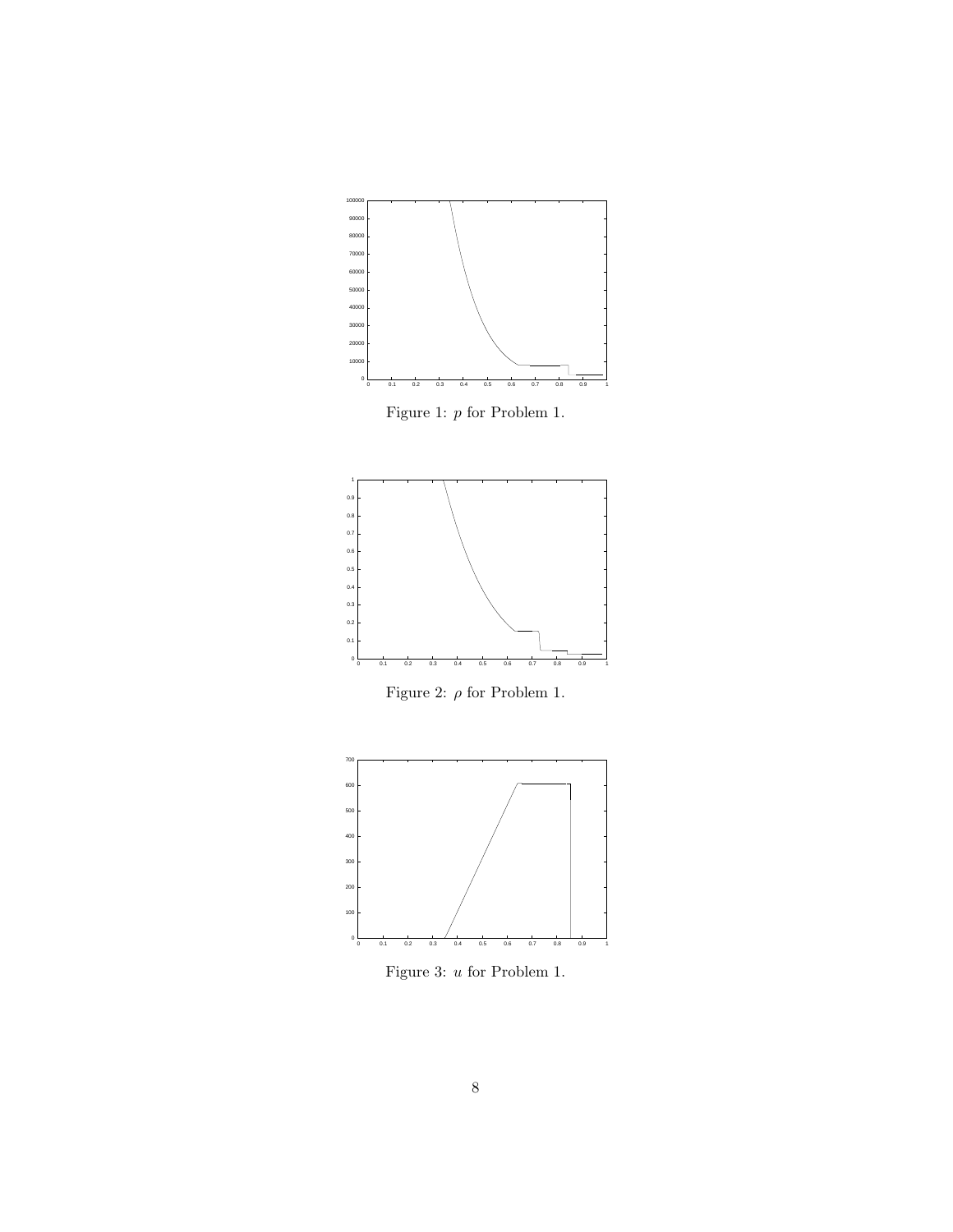The error of a given numerical solution is computed from

$$
\frac{\sqrt{\int_0^1 (\mathbf{U} - \mathbf{U}_{\text{ref}})^2} dx}{\sqrt{\int_0^1 \mathbf{U}_{\text{ref}}^2 dx}}
$$

We applied Zephyr with different time step sizes for testing. The default step size is given by dt\_employ=  $\sigma$  \* dt\_global. We further modified the formula to dt employ=  $\theta * \sigma *$  dt globalin order to examine the effect of the Courant coefficient. Therefore,  $\theta = 1$  means the default step size is used, while  $\theta = 2$ means twice the default step size is used. Similarly,  $\theta = 0.5$  means that only half the default step size is used. The following tables report the errors and the CPU time when we apply Zephyr with  $J = 400$  and  $r = 1$ .

|        |                      |                      |                      | C PL  |  |
|--------|----------------------|----------------------|----------------------|-------|--|
| 0.5    | $1.88 \cdot 10^{-2}$ | $1.82 \cdot 10^{-2}$ | $1.16 \cdot 10^{-1}$ | 10.67 |  |
|        | $1.81 \cdot 10^{-2}$ | $1.76 \cdot 10^{-2}$ | $1.14 \cdot 10^{-1}$ | 5.35  |  |
|        | $1.65 \cdot 10^{-2}$ | $1.58 \cdot 10^{-2}$ | $1.01 \cdot 10^{-1}$ | 2.91  |  |
| 4 or 8 |                      | unstable             |                      |       |  |

Table 2: The error with  $J = 400$ ,  $r = 1$ , and  $m = 1$  for Problem 1.

|     |                      |                      | $\mathfrak{u}$       | CPI/  |
|-----|----------------------|----------------------|----------------------|-------|
| 0.5 | $1.90 \cdot 10^{-2}$ | $1.85 \cdot 10^{-2}$ | $1.16 \cdot 10^{-1}$ | 20.41 |
|     | $1.84 \cdot 10^{-2}$ | $1.82 \cdot 10^{-2}$ | $1.13 \cdot 10^{-1}$ | 10.68 |
| 2   | $1.76 \cdot 10^{-2}$ | $1.75 \cdot 10^{-2}$ | $1.17 \cdot 10^{-1}$ | 5.59  |
|     | $1.56 \cdot 10^{-2}$ | $1.60 \cdot 10^{-2}$ | $1.02 \cdot 10^{-1}$ | 3.11  |
|     | unstable             |                      |                      |       |

Table 3: The error with  $J = 400$ ,  $r = 1$ , and  $m = 2$  for Problem 1.

|     |                      |                      | $\mathfrak{u}$       | CPII  |
|-----|----------------------|----------------------|----------------------|-------|
| 0.5 | $1.86 \cdot 10^{-2}$ | $1.84 \cdot 10^{-2}$ | $1.15 \cdot 10^{-1}$ | 19.61 |
|     | $1.78 \cdot 10^{-2}$ | $1.78 \cdot 10^{-2}$ | $1.19 \cdot 10^{-1}$ | 10.50 |
| 9   | $1.67 \cdot 10^{-2}$ | $1.69 \cdot 10^{-2}$ | $1.28 \cdot 10^{-1}$ | 5.54  |
|     | $1.59 \cdot 10^{-2}$ | $1.60 \cdot 10^{-2}$ | $1.42 \cdot 10^{-1}$ | 3.73  |
|     | unstable             |                      |                      |       |

Table 4: The error with  $J = 400$ ,  $r = 1$ , and  $m = 4$  for Problem 1.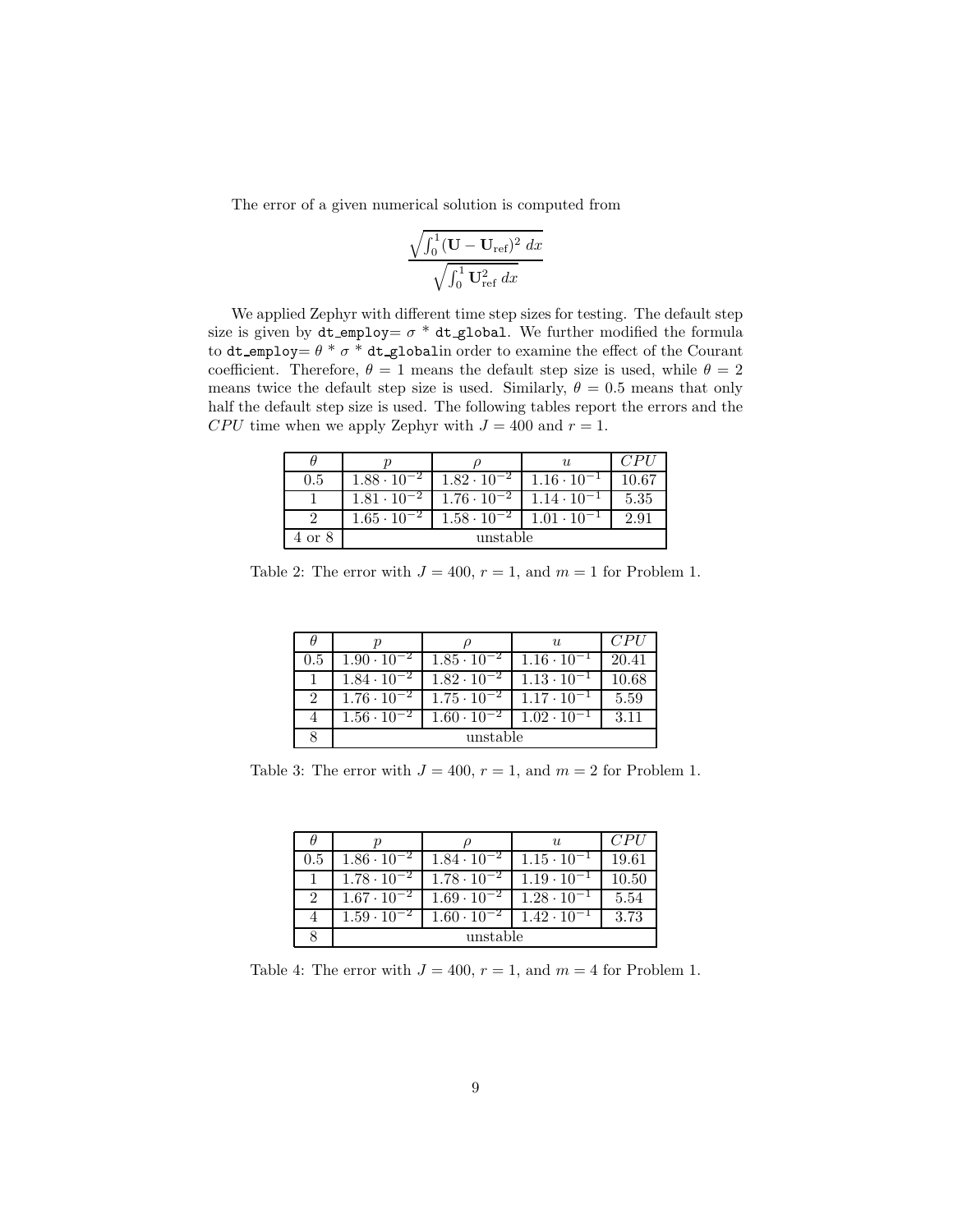|                             |                                 |                      | $\mathfrak{u}$       | C PU  |
|-----------------------------|---------------------------------|----------------------|----------------------|-------|
| 0.5                         | $1.83 \cdot 10^{-2}$            | $1.82 \cdot 10^{-2}$ | $1.16 \cdot 10^{-1}$ | 19.51 |
|                             | $1.68 \cdot \overline{10^{-2}}$ | $1.73 \cdot 10^{-2}$ | $1.10 \cdot 10^{-1}$ | 10.46 |
| $\mathcal{D}_{\mathcal{L}}$ | $1.46 \cdot 10^{-2}$            | $1.61 \cdot 10^{-2}$ | $8.57 \cdot 10^{-2}$ | 6.27  |
|                             | $1.98 \cdot 10^{-2}$            | $1.66 \cdot 10^{-2}$ | $2.16 \cdot 10^{-1}$ | 4.24  |
|                             |                                 | unstable             |                      |       |

Table 5: The error with  $J = 400$ ,  $r = 1$ , and  $m = 6$  for Problem 1.

We make the following observations.

- As discussed in Section 4, the forward Euler method is the most efficient among all the methods when the default setting is used in Zephyr; i.e., when  $\theta = 1$ . The other schemes have similar performance, as expected.
- The forward Euler method is unstable when  $\theta = 4$  or 8, whereas the other ERK methods are unstable only when  $\theta = 8$ . It seems that the Courant coefficient, C, can be set to 1.
- It is possible to improve efficiency without loss of accuracy by using values of  $\theta$  that are greater than 1.
- The error does not increase when the time step size is increased provided that a stable solution is obtained. This means that the spatial error dominates the temporal error no matter which ERK scheme is used. In other words, the CFL restriction forces Zephyr to use tiny time steps that lead to unnecessarily small temporal errors. Because the CFL condition forces all the methods to take small time steps, they produce solutions with small temporal errors. Thus the total errors are dominated by the spatial component, and hence there is no advantage to using higher-order ERK schemes.

We now present the results for  $J = 400$  and  $r = 2$ . As shown in the following tables, better errors are obtained because the second-order spatial scheme is employed.

|        |                      |                      |                      | CPII  |
|--------|----------------------|----------------------|----------------------|-------|
| 0.5    | $6.08 \cdot 10^{-3}$ | $6.63 \cdot 10^{-3}$ | $9.40 \cdot 10^{-2}$ | 19.54 |
|        | $5.16 \cdot 10^{-3}$ | $5.08 \cdot 10^{-3}$ | $9.25 \cdot 10^{-2}$ | 9.96  |
|        | $6.33 \cdot 10^{-3}$ | $4.82 \cdot 10^{-3}$ | $1.13 \cdot 10^{-1}$ | 5.32  |
| 4 or 8 |                      | unstable             |                      |       |

Table 6: The error with  $J = 400$ ,  $r = 2$ , and  $m = 1$  for Problem 1.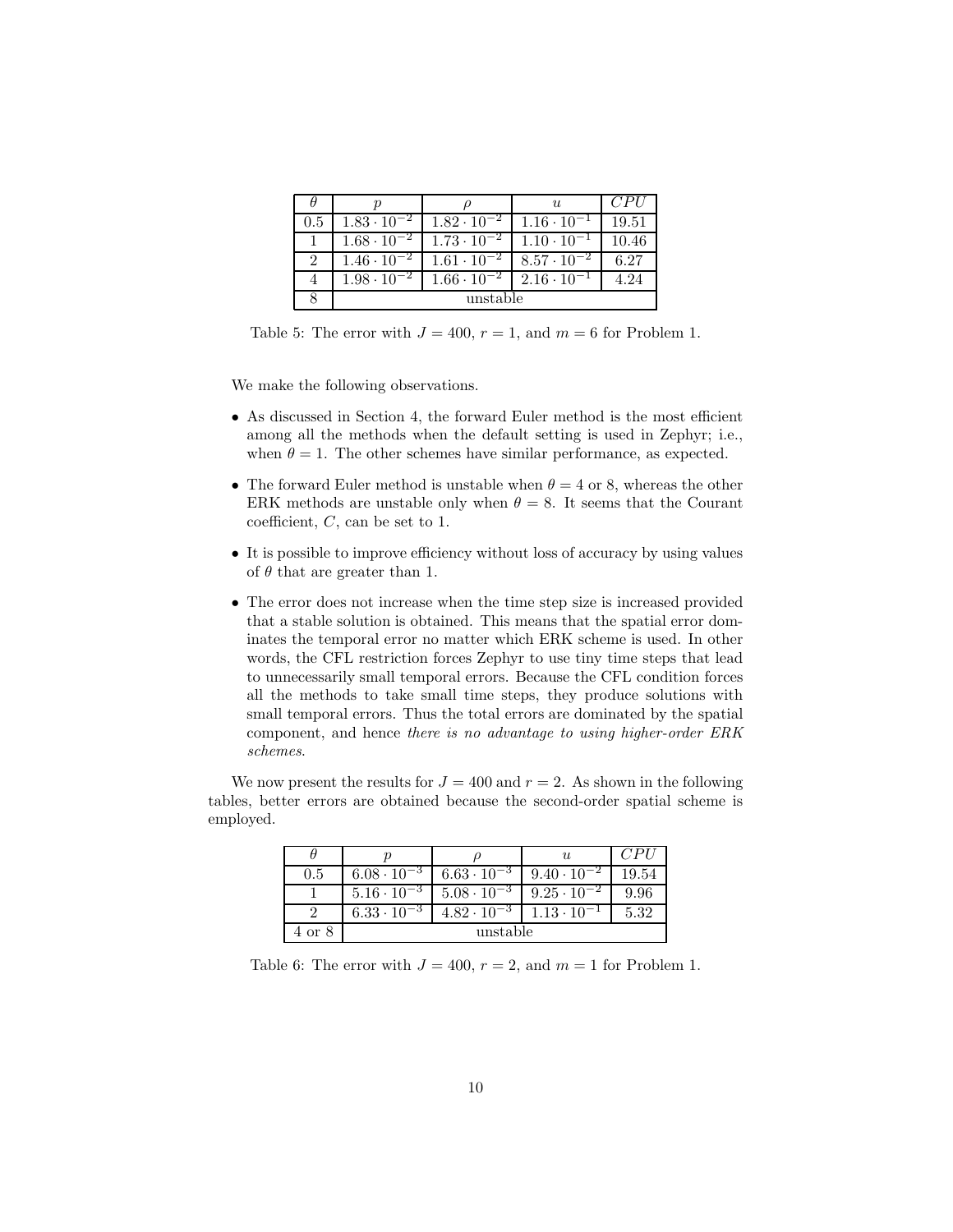|     |                      |                       | $\mathfrak{u}$       | CPII  |
|-----|----------------------|-----------------------|----------------------|-------|
| 0.5 | $6.74 \cdot 10^{-3}$ | $8.01 \cdot 10^{-3}$  | $9.25 \cdot 10^{-2}$ | 71.81 |
|     | $6.46 \cdot 10^{-3}$ | $7.78 \cdot 10^{-3}$  | $9.28 \cdot 10^{-2}$ | 36.67 |
| 9   | $5.93 \cdot 10^{-3}$ | $17.37 \cdot 10^{-3}$ | $9.28 \cdot 10^{-2}$ | 18.66 |
|     | $4.95 \cdot 10^{-3}$ | $6.66 \cdot 10^{-3}$  | $8.95 \cdot 10^{-2}$ | 9.80  |
|     |                      | unstable              |                      |       |

Table 7: The error with  $J = 400$ ,  $r = 2$ , and  $m = 2$  for Problem 1.

|     |                      |                      | $\mathfrak{u}$       | CPII  |
|-----|----------------------|----------------------|----------------------|-------|
| 0.5 | $6.62 \cdot 10^{-3}$ | $7.99 \cdot 10^{-3}$ | $9.45 \cdot 10^{-2}$ | 64.81 |
|     | $6.30 \cdot 10^{-3}$ | $7.81 \cdot 10^{-3}$ | $9.78 \cdot 10^{-2}$ | 33.05 |
|     | $6.37 \cdot 10^{-3}$ | $7.64 \cdot 10^{-3}$ | $1.11 \cdot 10^{-1}$ | 17.28 |
|     | $6.37 \cdot 10^{-3}$ | $7.78 \cdot 10^{-3}$ | $1.04 \cdot 10^{-1}$ | 10.04 |
|     | $1.08 \cdot 10^{-2}$ | $1.18 \cdot 10^{-2}$ | $1.35 \cdot 10^{-1}$ | 5.80  |

Table 8: The error with  $J = 400$ ,  $r = 2$ , and  $m = 4$  for Problem 1.

|               | п                    |                      | $\mathfrak{u}$       | CPI   |
|---------------|----------------------|----------------------|----------------------|-------|
| 0.5           | $6.22 \cdot 10^{-3}$ | $7.26 \cdot 10^{-3}$ | $1.07 \cdot 10^{-1}$ | 29.57 |
|               | $4.95 \cdot 10^{-3}$ | $6.76 \cdot 10^{-3}$ | $8.33 \cdot 10^{-2}$ | 16.88 |
| $\mathcal{D}$ | $9.31 \cdot 10^{-3}$ | $9.26 \cdot 10^{-3}$ | $1.13 \cdot 10^{-1}$ | 9.71  |
|               | $2.85 \cdot 10^{-2}$ | $1.95 \cdot 10^{-2}$ | $2.24 \cdot 10^{-1}$ | 6.44  |
|               | unstable             |                      |                      |       |

Table 9: The error with  $J = 400$ ,  $r = 2$ , and  $m = 6$  for Problem 1.

We have the same results as before regarding performance. There are, however, two notable differences.

- We are able to obtain a solution with  $m = 4$  and  $\theta = 8$  even though the error is larger than others. As we know, at each time step  $dt$ -employ= 0.9214 · dt global for the 4-stage ERK scheme. In other words, it takes a smaller step than even the forward Euler method. Recall that the value of  $\sigma$  and the coefficients of the ERK schemes employed in Zephyr are chosen from [8], where a different spatial discretization is employed. As for the HLLC scheme, a larger step size could be allowed, especially when the spatial scheme is second order.
- For the 6-stage ERK scheme, when we choose  $\theta = 2$  and  $\theta = 4$ , the error is doubled; i.e., the temporal error now dominates the spatial error. This implies that it is not as accurate as the other methods with the same  $\theta$ ; i.e., it has a larger error constant for this problem.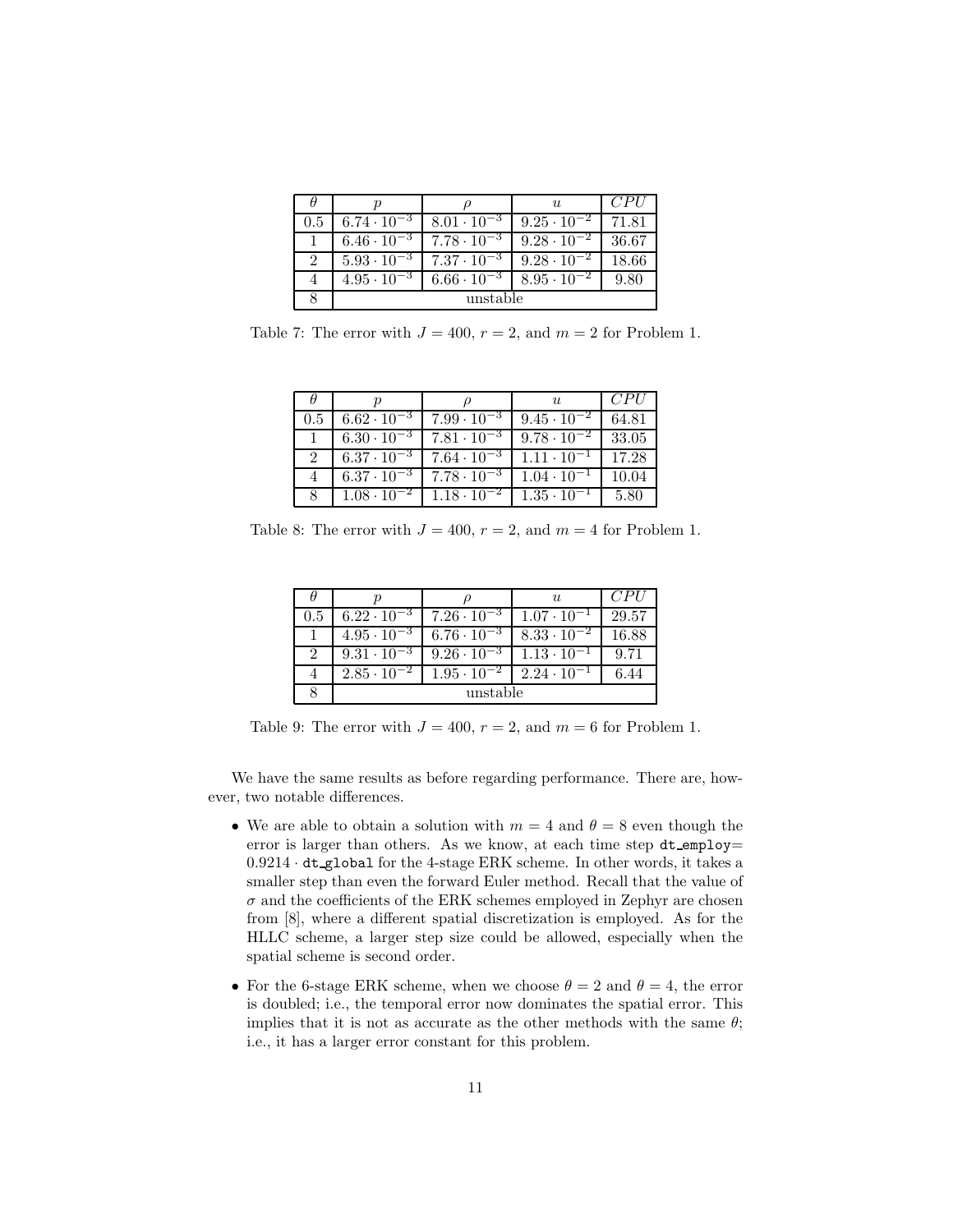¿From the above experiments, we conclude that when the same mesh and order of spatial discretization r are used, the forward Euler method is the most efficient choice in default mode ( $\theta = 1$ ). We now present results using  $J = 2000$ .

|        |                      |                      |                      | CPII   |
|--------|----------------------|----------------------|----------------------|--------|
| 0.5    | $6.97 \cdot 10^{-3}$ | $8.27 \cdot 10^{-3}$ | $6.47 \cdot 10^{-2}$ | 274.51 |
|        | $6.65 \cdot 10^{-3}$ | $7.81 \cdot 10^{-3}$ | $6.56 \cdot 10^{-2}$ | 157.55 |
|        | $6.04 \cdot 10^{-3}$ | $6.72 \cdot 10^{-3}$ | $5.94 \cdot 10^{-2}$ | 73.38  |
| 4 or 8 | unstable             |                      |                      |        |

Table 10: The error with  $J = 2000$ ,  $r = 1$ , and  $m = 1$  for Problem 1.

|               |                      |                      | $\mathfrak{u}$       | CPII   |
|---------------|----------------------|----------------------|----------------------|--------|
| 0.5           | $7.05 \cdot 10^{-3}$ | $8.51 \cdot 10^{-3}$ | $6.44 \cdot 10^{-2}$ | 539.12 |
|               | $6.90 \cdot 10^{-3}$ | $8.33 \cdot 10^{-3}$ | $6.62 \cdot 10^{-2}$ | 306.95 |
| $\mathcal{D}$ | $6.51 \cdot 10^{-3}$ | $7.93 \cdot 10^{-3}$ | $6.53 \cdot 10^{-2}$ | 140.47 |
|               | $5.54 \cdot 10^{-3}$ | $7.14 \cdot 10^{-3}$ | $5.41 \cdot 10^{-2}$ | 74.05  |
|               |                      | unstable             |                      |        |

Table 11: The error with  $J = 2000$ ,  $r = 1$ , and  $m = 2$  for Problem 1.

|               |                      |                      | $\mathcal{U}$        | CPII   |
|---------------|----------------------|----------------------|----------------------|--------|
| 0.5           | $6.96 \cdot 10^{-3}$ | $8.45 \cdot 10^{-3}$ | $6.65 \cdot 10^{-2}$ | 492.79 |
|               | $6.60 \cdot 10^{-3}$ | $8.21 \cdot 10^{-3}$ | $6.59 \cdot 10^{-2}$ | 282.55 |
| $\mathcal{D}$ | $5.98 \cdot 10^{-3}$ | $7.72 \cdot 10^{-3}$ | $6.50 \cdot 10^{-2}$ | 130.88 |
|               | $5.98 \cdot 10^{-3}$ | $7.20 \cdot 10^{-3}$ | $7.21 \cdot 10^{-2}$ | 80.18  |
|               | unstable             |                      |                      |        |

Table 12: The error with  $J = 2000$ ,  $r = 1$ , and  $m = 4$  for Problem 1.

|     |                      |                      | $\mathcal{U}$        | CPII   |
|-----|----------------------|----------------------|----------------------|--------|
| 0.5 | $6.66 \cdot 10^{-3}$ | $8.37 \cdot 10^{-3}$ | $6.15 \cdot 10^{-2}$ | 480.56 |
|     | $6.40 \cdot 10^{-3}$ | $8.09 \cdot 10^{-3}$ | $6.85 \cdot 10^{-2}$ | 276.66 |
| 2   | $5.57 \cdot 10^{-3}$ | $7.55 \cdot 10^{-3}$ | $6.32 \cdot 10^{-2}$ | 140.17 |
|     | $4.51 \cdot 10^{-2}$ | $3.25 \cdot 10^{-2}$ | $2.17 \cdot 10^{-1}$ | 88.63  |
|     | unstable             |                      |                      |        |

Table 13: The error with  $J = 2000$ ,  $r = 1$ , and  $m = 6$  for Problem 1.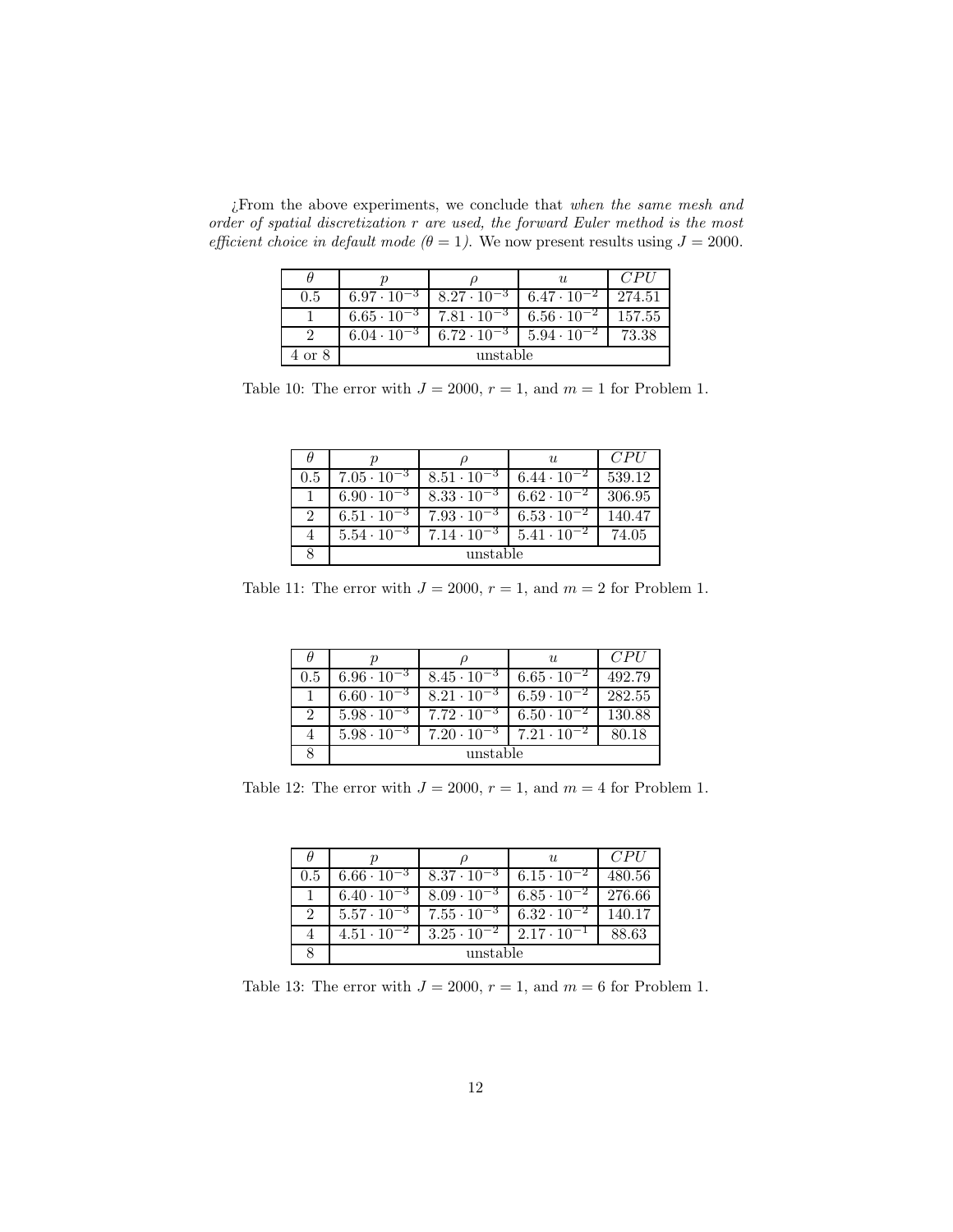|        |                      |                      | U                    | CPI    |
|--------|----------------------|----------------------|----------------------|--------|
| 0.5    | $1.53 \cdot 10^{-3}$ | $9.07 \cdot 10^{-4}$ | $3.81 \cdot 10^{-2}$ | 466.70 |
|        | $1.67 \cdot 10^{-3}$ | $1.66 \cdot 10^{-3}$ | $3.63 \cdot 10^{-2}$ | 234.76 |
|        | $3.18 \cdot 10^{-3}$ | $2.78 \cdot 10^{-3}$ | $4.14 \cdot 10^{-2}$ | 121.85 |
| 4 or 8 | unstable             |                      |                      |        |

Table 14: The error with  $J = 2000$ ,  $r = 2$ , and  $m = 1$  for Problem 1.

|          |                      |                      | $\mathcal{U}$        | CPII    |
|----------|----------------------|----------------------|----------------------|---------|
| 0.5      | $1.78 \cdot 10^{-3}$ | $1.99 \cdot 10^{-3}$ | $4.11 \cdot 10^{-2}$ | 1795.01 |
|          | $1.65 \cdot 10^{-3}$ | $1.85 \cdot 10^{-3}$ | $3.96 \cdot 10^{-2}$ | 868.92  |
| $\Omega$ | $1.62 \cdot 10^{-3}$ | $1.61 \cdot 10^{-3}$ | $3.96 \cdot 10^{-2}$ | 433.24  |
|          | $1.90 \cdot 10^{-3}$ | $1.40 \cdot 10^{-3}$ | $3.93 \cdot 10^{-2}$ | 220.16  |
|          | unstable             |                      |                      |         |

Table 15: The error with  $J = 2000$ ,  $r = 2$ , and  $m = 2$  for Problem 1.

|     |                      |                      | U,                   | CPU     |
|-----|----------------------|----------------------|----------------------|---------|
| 0.5 | $1.75 \cdot 10^{-3}$ | $2.08 \cdot 10^{-3}$ | $4.08 \cdot 10^{-2}$ | 1775.02 |
|     | $1.81 \cdot 10^{-3}$ | $2.07 \cdot 10^{-3}$ | $4.31 \cdot 10^{-2}$ | 861.99  |
|     | $2.09 \cdot 10^{-3}$ | $2.16 \cdot 10^{-3}$ | $4.52 \cdot 10^{-2}$ | 397.83  |
|     | $3.06 \cdot 10^{-3}$ | $2.86 \cdot 10^{-3}$ | $3.60 \cdot 10^{-2}$ | 209.32  |
|     | $9.95 \cdot 10^{-3}$ | $7.84 \cdot 10^{-3}$ | $5.94 \cdot 10^{-2}$ | 112.69  |

Table 16: The error with  $J = 2000$ ,  $r = 2$ , and  $m = 4$  for Problem 1.

|        |                      |                      | $\boldsymbol{\mathit{u}}$ | CPI    |
|--------|----------------------|----------------------|---------------------------|--------|
| 0.5    | $1.95 \cdot 10^{-3}$ | $1.67 \cdot 10^{-3}$ | $4.40 \cdot 10^{-2}$      | 685.98 |
|        | $2.23 \cdot 10^{-3}$ | $1.99 \cdot 10^{-3}$ | $2.58 \cdot 10^{-2}$      | 410.00 |
|        | $2.06 \cdot 10^{-2}$ | $8.88 \cdot 10^{-3}$ | $3.34 \cdot 10^{-1}$      | 249.68 |
| 4 or 8 | unstable             |                      |                           |        |

Table 17: The error with  $J = 2000$ ,  $r = 2$ , and  $m = 6$  for Problem 1.

Comparing the tests between  $J = 400$  and 2000, we see that in order to obtain the same accuracy with  $m = 1$ , using  $r = 2$  is more efficient. For example, if we set  $\theta = 1$ , similar errors are obtained by using either  $J = 400$ ,  $r = 2$ , and  $m = 1$ , or  $J = 2000$ ,  $r = 1$ , and  $m = 1$ . However, the former combination of settings leads to much more efficient program than the latter.

In addition to the ERK schemes originally coded in Zephyr, we tested two classical second-order ERK methods. We refer to the first one as  $m = 2M$ . It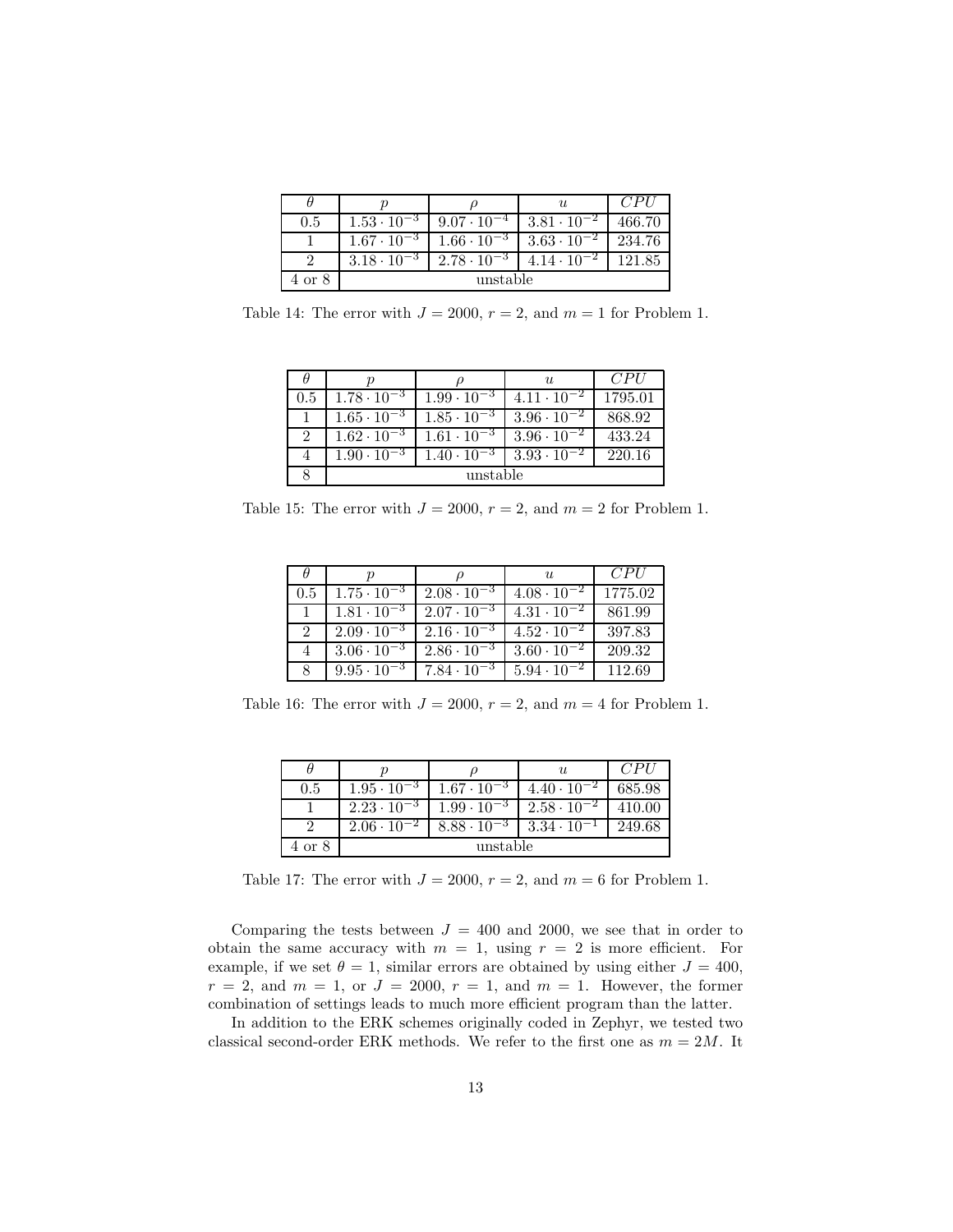is based on the well known mid-point rule and has the form

$$
\mathbf{Y}^{(1)} = \mathbf{Y}_n + 0.5 \Delta t \mathbf{f}(t_n, \mathbf{Y}_n),
$$
  

$$
\mathbf{Y}_{n+1} = \mathbf{Y}_n + \Delta t \mathbf{f}(t_n + 0.5 \Delta t, \mathbf{Y}^{(1)}).
$$

We refer the second one as  $m = 2T$ . It is based on the well known trapezoidal rule and has the form

$$
\mathbf{Y}^{(1)} = \mathbf{Y}_n + \Delta t \mathbf{f}(t_n, \mathbf{Y}_n),
$$
  

$$
\mathbf{Y}_{n+1} = \mathbf{Y}_n + 0.5 \Delta t \mathbf{f}(t_n, \mathbf{Y}_n) + 0.5 \Delta t \mathbf{f}(t_n + \Delta t, \mathbf{Y}^{(1)}).
$$

We now present the results by using the two ERK schemes with  $\sigma = 1$ .

|        |                      |                      | $\mathcal{U}$        | CPII   |
|--------|----------------------|----------------------|----------------------|--------|
| 0.5    | $7.08 \cdot 10^{-3}$ | $8.62 \cdot 10^{-3}$ | $6.44 \cdot 10^{-2}$ | 537.62 |
|        | $6.97 \cdot 10^{-3}$ | $8.56 \cdot 10^{-3}$ | $6.59 \cdot 10^{-2}$ | 270.58 |
|        | $6.65 \cdot 10^{-3}$ | $8.40 \cdot 10^{-3}$ | $6.50 \cdot 10^{-2}$ | 135.68 |
| 4 or 8 | unstable             |                      |                      |        |

Table 18: The error with  $J = 2000$ ,  $r = 1$ , and  $m = 2M$  for Problem 1.

|        |                      |                      | $\boldsymbol{\mathit{u}}$ | CPII   |
|--------|----------------------|----------------------|---------------------------|--------|
| 0.5    | $6.97 \cdot 10^{-3}$ | $8.27 \cdot 10^{-3}$ | $6.47 \cdot 10^{-2}$      | 489.13 |
|        | $6.65 \cdot 10^{-3}$ | $7.81 \cdot 10^{-3}$ | $6.56 \cdot 10^{-2}$      | 246.31 |
|        | $6.04 \cdot 10^{-3}$ | $6.72 \cdot 10^{-3}$ | $1.5.94 \cdot 10^{-2}$    | 124.77 |
| 4 or 8 | unstable             |                      |                           |        |

Table 19: The error with  $J = 2000$ ,  $r = 1$ , and  $m = 2T$  for Problem 1.

|        |                      |                      | $\mathcal{U}$        | CPI    |
|--------|----------------------|----------------------|----------------------|--------|
| 0.5    | $1.79 \cdot 10^{-3}$ | $2.07 \cdot 10^{-3}$ | $4.20 \cdot 10^{-2}$ | 819.13 |
|        | $1.54 \cdot 10^{-3}$ | $2.07 \cdot 10^{-3}$ | $3.78 \cdot 10^{-2}$ | 408.77 |
|        | $2.07 \cdot 10^{-3}$ | $2.11 \cdot 10^{-3}$ | $4.37 \cdot 10^{-2}$ | 209.06 |
| 4 or 8 | unstable             |                      |                      |        |

Table 20: The error with  $J = 2000$ ,  $r = 2$ , and  $m = 2M$  for Problem 1.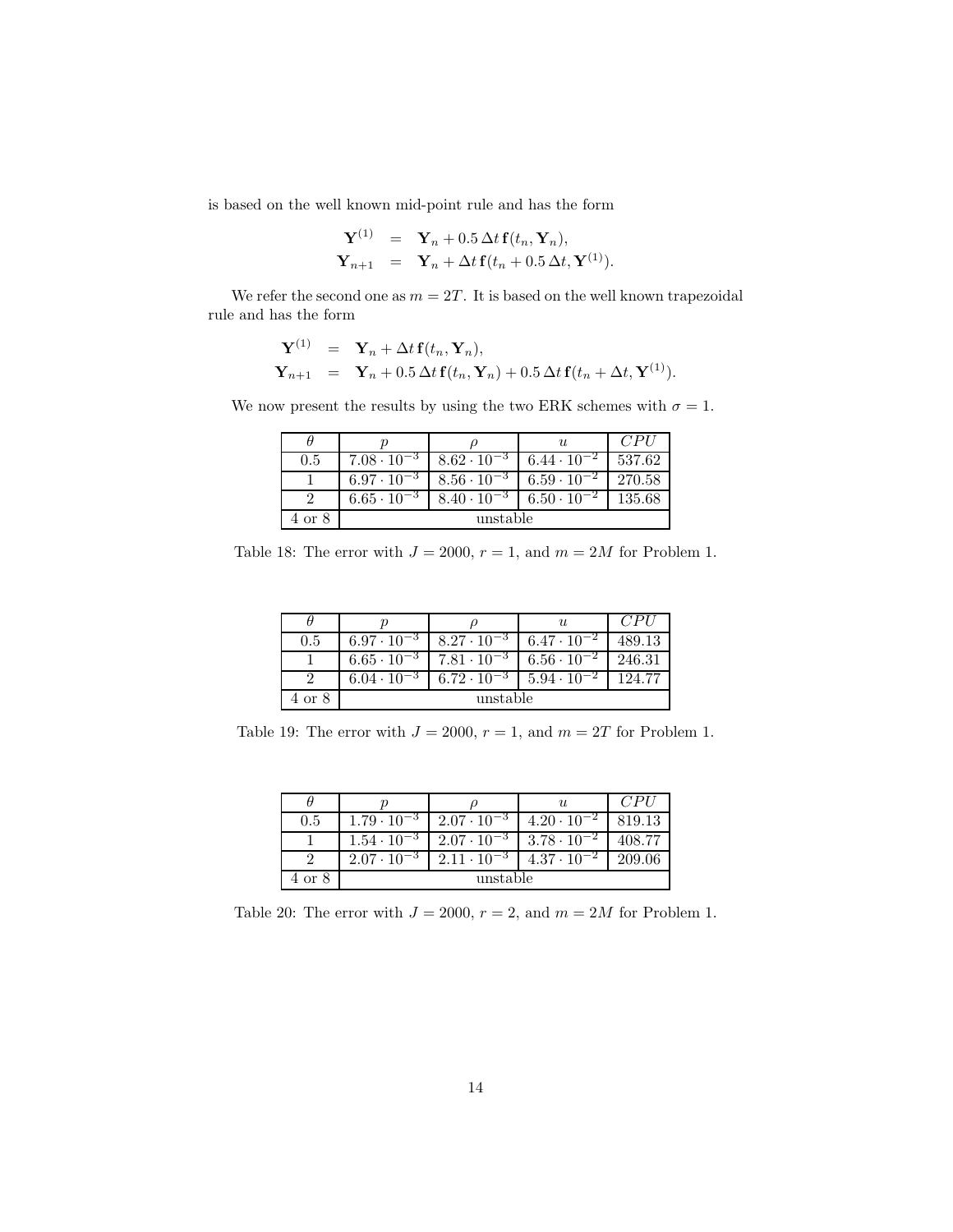|     |                                             |                                                                    | U                     | CPII   |
|-----|---------------------------------------------|--------------------------------------------------------------------|-----------------------|--------|
| 0.5 | $1.53 \cdot 10^{-3}$   $9.07 \cdot 10^{-4}$ |                                                                    | $3.81 \cdot 10^{-2}$  | 737.96 |
|     | $1.67 \cdot 10^{-3}$   $1.66 \cdot 10^{-3}$ |                                                                    | $1.363 \cdot 10^{-2}$ | 371.49 |
|     |                                             | $3.14 \cdot 10^{-3}$   $2.75 \cdot 10^{-3}$   $4.17 \cdot 10^{-2}$ |                       | 191.53 |
|     | unstable                                    |                                                                    |                       |        |

Table 21: The error with  $J = 2000$ ,  $r = 2$ , and  $m = 2T$  for Problem 1.

As expected, these added methods offer no computational advantage compared to the forward Euler method.

#### 5.2 Problem 2

The second problem we consider is the 1-D Euler equations with the following initial conditions:

 $p = \begin{cases} 10^4, & \text{if } 0 \leq x \leq 0.5; \\ 10^5, & \text{if } 0 \leq x \leq 1. \end{cases}$ 10<sup>5</sup>, if  $0.5 \le x \le 1$ ;  $\rho = \begin{cases} 0.125, & \text{if } 0 \leq x \leq 0.5; \\ 1 & \text{if } 0 \leq x \leq 1. \end{cases}$ 1, if  $0.5 \le x \le 1$ ;  $u = 0,$   $0 \le x \le 1.$ 

 $\gamma$  is chosen to be 1.4.

The reference solution  $U_{ref}$  is obtained by applying Zephyr with  $J = 50000$ ,  $r = 2$ , and  $m = 1$ . We compute the solution at the output time  $t = 6 \times 10^{-4}$ .

|                           |                          |                      | $\boldsymbol{u}$                |      |
|---------------------------|--------------------------|----------------------|---------------------------------|------|
| 0.5                       | $2.25 \cdot 10^{-2}$     | $2.37 \cdot 10^{-2}$ | $7.23 \cdot 10^{-2}$            | 8.26 |
|                           | $2.08 \cdot 10^{-2}$     | $2.25 \cdot 10^{-2}$ | $\overline{6.62 \cdot 10^{-2}}$ | 4.24 |
|                           | $1.58\cdot\overline{10}$ | $1.94 \cdot 10^{-2}$ | $3.88 \cdot 10$                 | 2.28 |
| $^{\circ}$ or $8^{\circ}$ | unstable                 |                      |                                 |      |

Table 22: The error with  $J = 400$ ,  $r = 1$ , and  $m = 1$  for Problem 2.

|               |                      |                      | $\mathfrak{u}$       | CPII  |  |
|---------------|----------------------|----------------------|----------------------|-------|--|
| 0.5           | $2.30 \cdot 10^{-2}$ | $2.41 \cdot 10^{-2}$ | $7.46 \cdot 10^{-2}$ | 16.09 |  |
|               | $2.19 \cdot 10^{-2}$ | $2.35 \cdot 10^{-2}$ | $7.07 \cdot 10^{-2}$ | 8.32  |  |
| $\mathcal{D}$ | $2.11 \cdot 10^{-2}$ | $2.27 \cdot 10^{-2}$ | $7.30 \cdot 10^{-2}$ | 4.48  |  |
|               | $2.48 \cdot 10^{-2}$ | $2.36 \cdot 10^{-2}$ | $8.65 \cdot 10^{-2}$ | 2.56  |  |
|               | unstable             |                      |                      |       |  |

Table 23: The error with  $J = 400$ ,  $r = 1$ , and  $m = 2$  for Problem 2.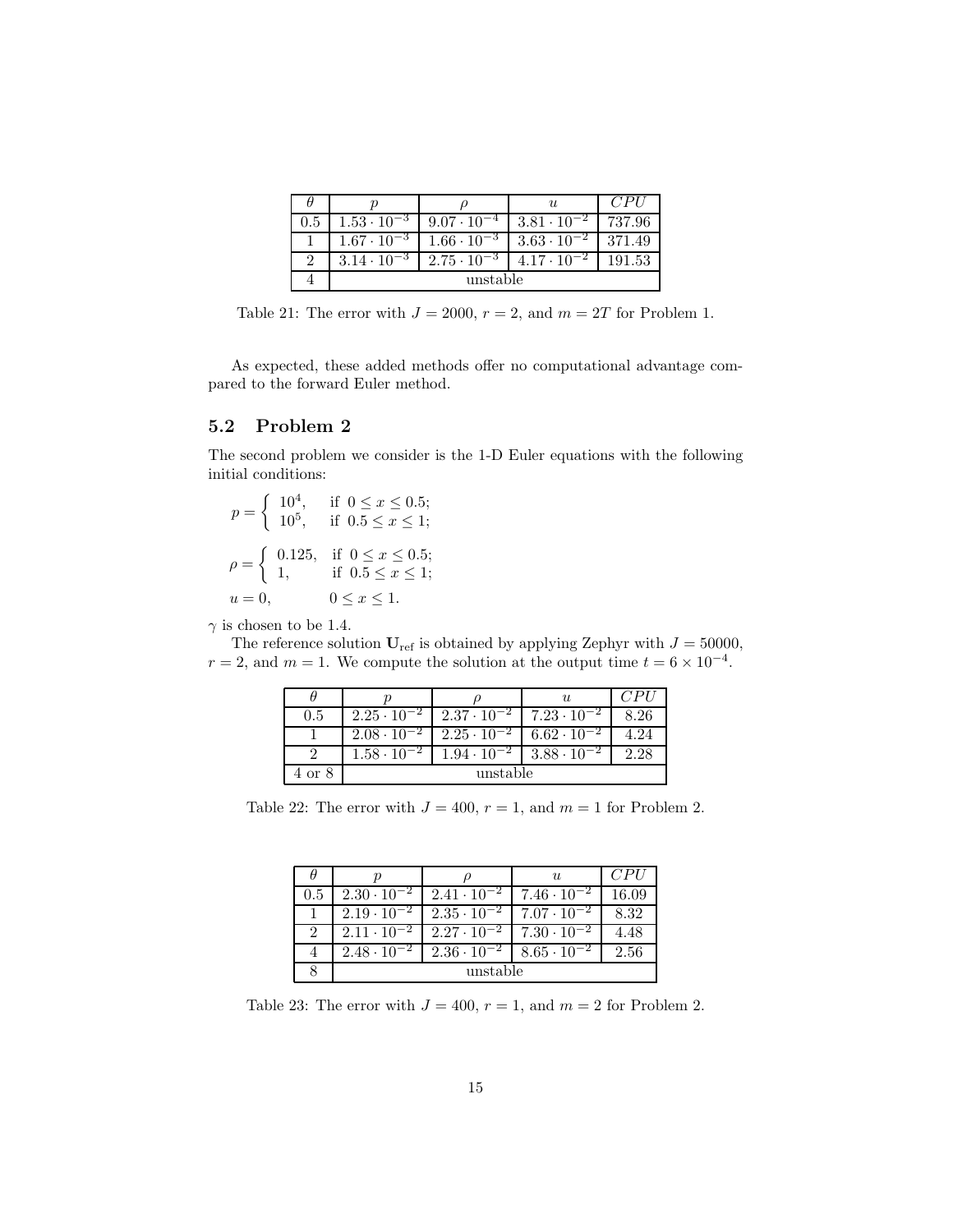|               |                      |                                 | $\mathfrak{u}$                              | CPI   |
|---------------|----------------------|---------------------------------|---------------------------------------------|-------|
| 0.5           | $2.24 \cdot 10^{-2}$ | $2.38 \cdot 10^{-2}$            | $7.39 \cdot 10^{-2}$                        | 15.46 |
|               | $2.23 \cdot 10^{-2}$ | $2.35 \cdot 10^{-2}$            | $7.96 \cdot 10^{-2}$                        | 8.09  |
| $\mathcal{P}$ | $1.67 \cdot 10^{-2}$ | $2.08 \cdot \overline{10^{-2}}$ | $4.65 \cdot 10^{-2}$                        | 4.56  |
|               | $2.41 \cdot 10^{-2}$ |                                 | $2.30 \cdot 10^{-2}$   $7.76 \cdot 10^{-2}$ | 3.19  |
|               | unstable             |                                 |                                             |       |

Table 24: The error with  $J = 400$ ,  $r = 1$ , and  $m = 4$  for Problem 2.

|                  |                      |                      | $\mathfrak{u}$       | CPI   |
|------------------|----------------------|----------------------|----------------------|-------|
| 0.5              | $2.14 \cdot 10^{-2}$ | $2.33 \cdot 10^{-2}$ | $6.95 \cdot 10^{-2}$ | 15.36 |
|                  | $2.21 \cdot 10^{-2}$ | $2.33 \cdot 10^{-2}$ | $8.05 \cdot 10^{-2}$ | 8.43  |
|                  | $1.58 \cdot 10^{-2}$ | $2.04 \cdot 10^{-7}$ | $4.09 \cdot 10^{-7}$ | 5.23  |
| $4\ {\rm or}\ 8$ | unstable             |                      |                      |       |

Table 25: The error with  $J = 400$ ,  $r = 1$ , and  $m = 6$  for Problem 2.

|        |                      |                      | $\mathfrak{u}$       | CPII     |
|--------|----------------------|----------------------|----------------------|----------|
| 0.5    | $8.29 \cdot 10^{-3}$ | $1.15 \cdot 10^{-2}$ | $4.19 \cdot 10^{-2}$ | 14.86    |
|        | $7.49 \cdot 10^{-3}$ | $1.01 \cdot 10^{-2}$ | $4.20 \cdot 10^{-2}$ | 7.61     |
|        | $1.56 \cdot 10^{-2}$ | $1.28 \cdot 10^{-2}$ | $5.77 \cdot 10^{-2}$ | $4.25\,$ |
| 4 or 8 | unstable             |                      |                      |          |

Table 26: The error with  $J = 400$ ,  $r = 2$ , and  $m = 1$  for Problem 2.

|     |                      |                      | $\mathfrak{u}$       | CPU <sup></sup> |
|-----|----------------------|----------------------|----------------------|-----------------|
| 0.5 | $1.01 \cdot 10^{-2}$ | $1.31 \cdot 10^{-2}$ | $4.74 \cdot 10^{-2}$ | 54.63           |
|     | $9.59 \cdot 10^{-3}$ | $1.28 \cdot 10^{-2}$ | $4.63 \cdot 10^{-2}$ | 27.67           |
| 2   | $8.78 \cdot 10^{-3}$ | $1.24 \cdot 10^{-2}$ | $4.47 \cdot 10^{-2}$ | 14.38           |
|     | $1.14 \cdot 10^{-2}$ | $1.31 \cdot 10^{-2}$ | $5.66 \cdot 10^{-2}$ | 7.65            |
|     | $7.41 \cdot 10^{-2}$ | $5.85 \cdot 10^{-2}$ | $1.66 \cdot 10^{-1}$ | 4.45            |

Table 27: The error with  $J = 400$ ,  $r = 2$ , and  $m = 2$  for Problem 2.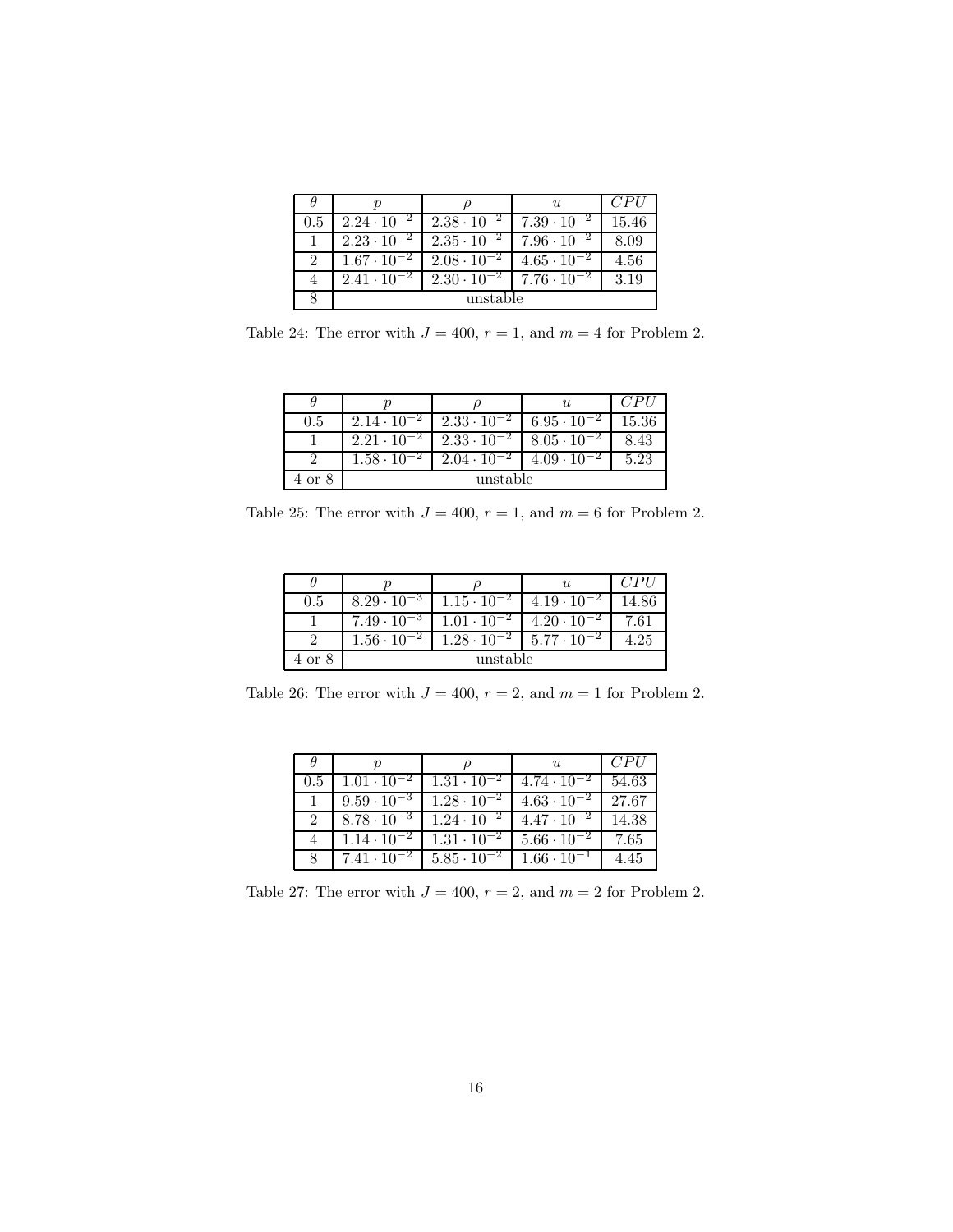|     |                      |                      | $\mathfrak{u}$       | CPII  |
|-----|----------------------|----------------------|----------------------|-------|
| 0.5 | $9.75 \cdot 10^{-3}$ | $1.30 \cdot 10^{-2}$ | $4.65 \cdot 10^{-2}$ | 49.49 |
|     | $1.02 \cdot 10^{-2}$ | $1.32 \cdot 10^{-2}$ | $5.17 \cdot 10^{-2}$ | 25.54 |
| 2   | $1.00 \cdot 10^{-2}$ | $1.31 \cdot 10^{-2}$ | $4.99 \cdot 10^{-2}$ | 13.32 |
|     | $1.38 \cdot 10^{-2}$ | $1.50 \cdot 10^{-3}$ | $5.11 \cdot 10^{-2}$ | 7.72  |
|     | $3.16 \cdot 10^{-2}$ | $2.65 \cdot 10^{-2}$ | $6.36 \cdot 10^{-2}$ | 4.79  |

Table 28: The error with  $J = 400$ ,  $r = 2$ , and  $m = 4$  for Problem 2.

|     |                      |                      | $\mathfrak{u}$       | CPII  |
|-----|----------------------|----------------------|----------------------|-------|
| 0.5 | $8.74 \cdot 10^{-3}$ | $1.23 \cdot 10^{-2}$ | $4.52 \cdot 10^{-2}$ | 22.82 |
|     | $9.58 \cdot 10^{-3}$ | $1.25 \cdot 10^{-2}$ | $3.72 \cdot 10^{-2}$ | 13.2  |
|     | $7.14 \cdot 10^{-2}$ | $4.67 \cdot 10^{-2}$ | $2.76 \cdot 10^{-1}$ | 8.32  |
|     | $1.22 \cdot 10^{-1}$ | $8.38 \cdot 10^{-2}$ | $3.28 \cdot 10^{-1}$ | 6.41  |
|     | unstable             |                      |                      |       |

Table 29: The error with  $J = 400$ ,  $r = 2$ , and  $m = 6$  for Problem 2.

Once again we see that in the default mode  $(\theta = 1)$  and for a given level of accuracy, the most efficient combination of settings for Zephyr is the secondorder spatial discretization combined with the forward Euler method in time.

#### 6 Conclusions and future directions

We have performed several experiments using Zephyr for the 1-D Euler equations. The main conclusion is that, based on the current spatial discretization schemes, the stability requirement forces the software to use extremely small time steps, and hence the temporal errors are exceedingly small. High-order ERK methods are not able to take large enough step sizes to overcome the increased cost per step. The most efficient combination of settings is to use the second-order scheme in space and the forward Euler method in time. In order to improve the efficiency for 1-D problems, we could use high-order spatial discretization schemes, such as ENO [3, 4] or WENO [5] schemes. This can increase the numerical domain of integration and hence ameliorate the CFL restriction. At the same time, a given accuracy can be achieved by smaller number of mesh points in space, also leading to the possibility of employing larger time steps. Another approach to improve the efficiency of Zephyr is to switch to the use of an implicit solver.

#### References

[1] P. Batten, N. Clarke, C. Lambert, and D.M. Causon, On the choice of wavespeeds for the HLLC Riemann solver, SIAM J. Sci. Comput., 18